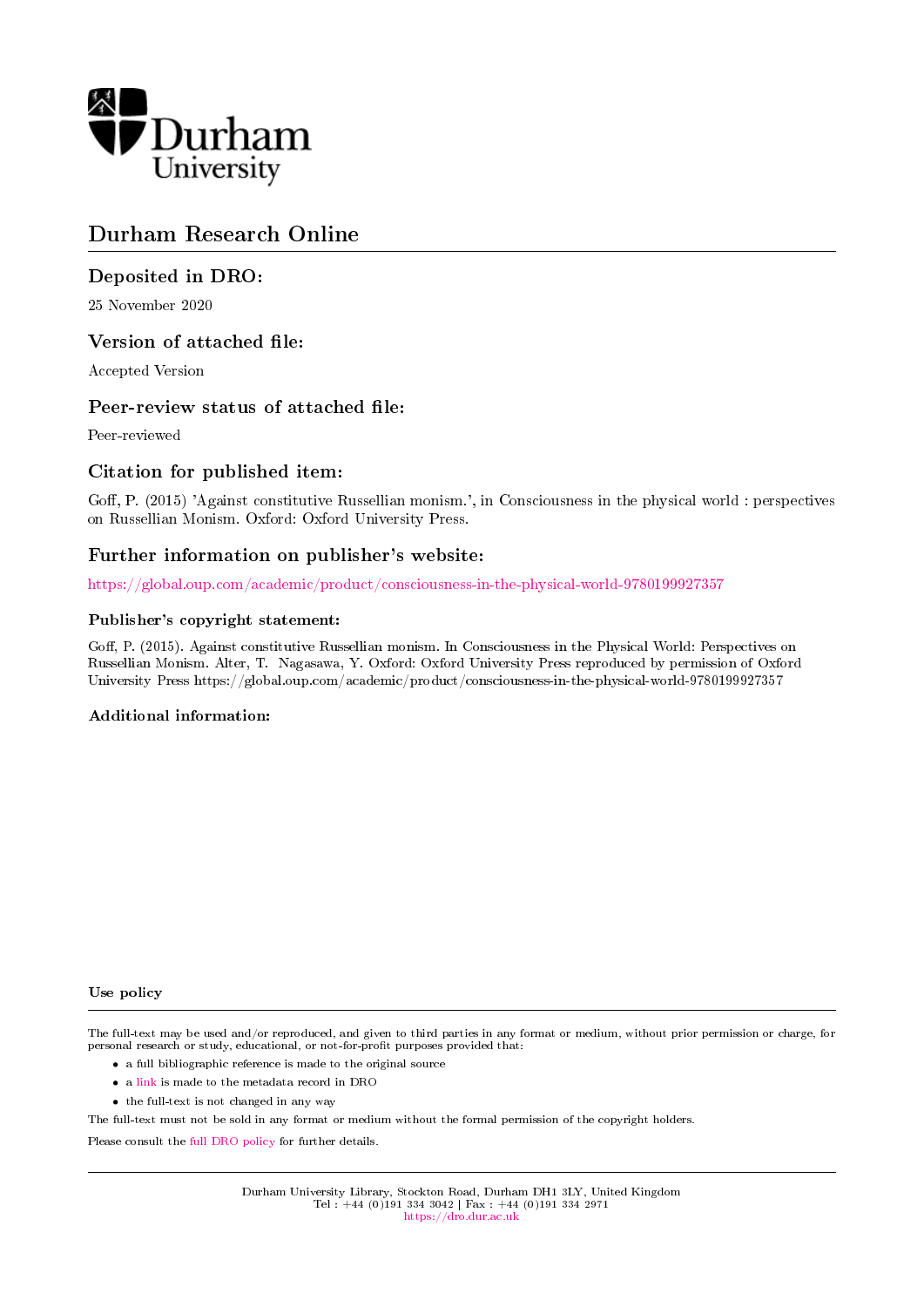# Philip Goff

# *Against Constitutive Russellian Monism*

# (Forthcoming in Alter, T. & Nagasawa, Y. (Eds.) *Russellian Monism*, Oxford University Press)

Russellian monism is a beautiful theory of matter and an attractive solution to the mind-body problem. In the first section of this paper I give a detailed account of what I take Russellian monism to be, how it contrasts with physicalism, and what the motivation is for taking the view very seriously indeed.

In the second section, I turn to the distinction between constitutive and non-constitutive forms of Russellian monism. David Chalmers has argued that constitutive Russellian monism is the most important form of Russellian monism, avoiding disadvantages associated with dualism on the one hand, and standard forms of physicalism on the other.<sup>1</sup> Chalmers does not, however, explore in any detail what exactly the notion of constitution amounts to. Borrowing Theodore Sider's framework for thinking about fundamentality, I attempt to explicate the notion of constitution, and thereby to explicate constitutive forms of Russellian monism.<sup>2</sup> Unfortunately, when fully explicated in this way, constitutive Russellian monism turns out not to be not very plausible, and perhaps incoherent.

The third and final section of the paper brings good news: there is a form of Russellian monism Chalmers does not consider, intelligible emergentist Russellian monism, which remains attractive despite not possessing all the virtues Chalmers attributes to the constitutive view.

### **I – An elegant theory of matter**

#### The problem with pure physicalism

In the public imagination, physics is well on its way to giving a complete description of the fundamental nature of reality. From the scientific revolution onwards, the development of a rigorous experimental method has allowed continuous progress in understanding the nature of space, time and matter. Of course there is a long way to go; physicists have so far been unable to unify our best theory of the very big, i.e. general relativity, with our best theory of the very small, i.e. quantum mechanics. But at some point, it is supposed, these wrinkles will be ironed out and physicists will proudly present the public with the Grand Unified Theory of everything.

Call the view that completed physics will reveal the complete fundamental nature of reality 'pure physicalism.' The troubles with pure physicalism start from the observation that physics, from Galileo onwards, has worked with a very austere vocabulary: its predicates express only mathematical and causal concepts. Think about what physics tells us about an electron. Physics tells us that an electron has negative charge. What does physics have to tell us about negative charge? Rough and ready

**Thalmers this volume.**<br>Thalmers this volume.

<sup>&</sup>lt;sup>2</sup> Sider 2009, 20012.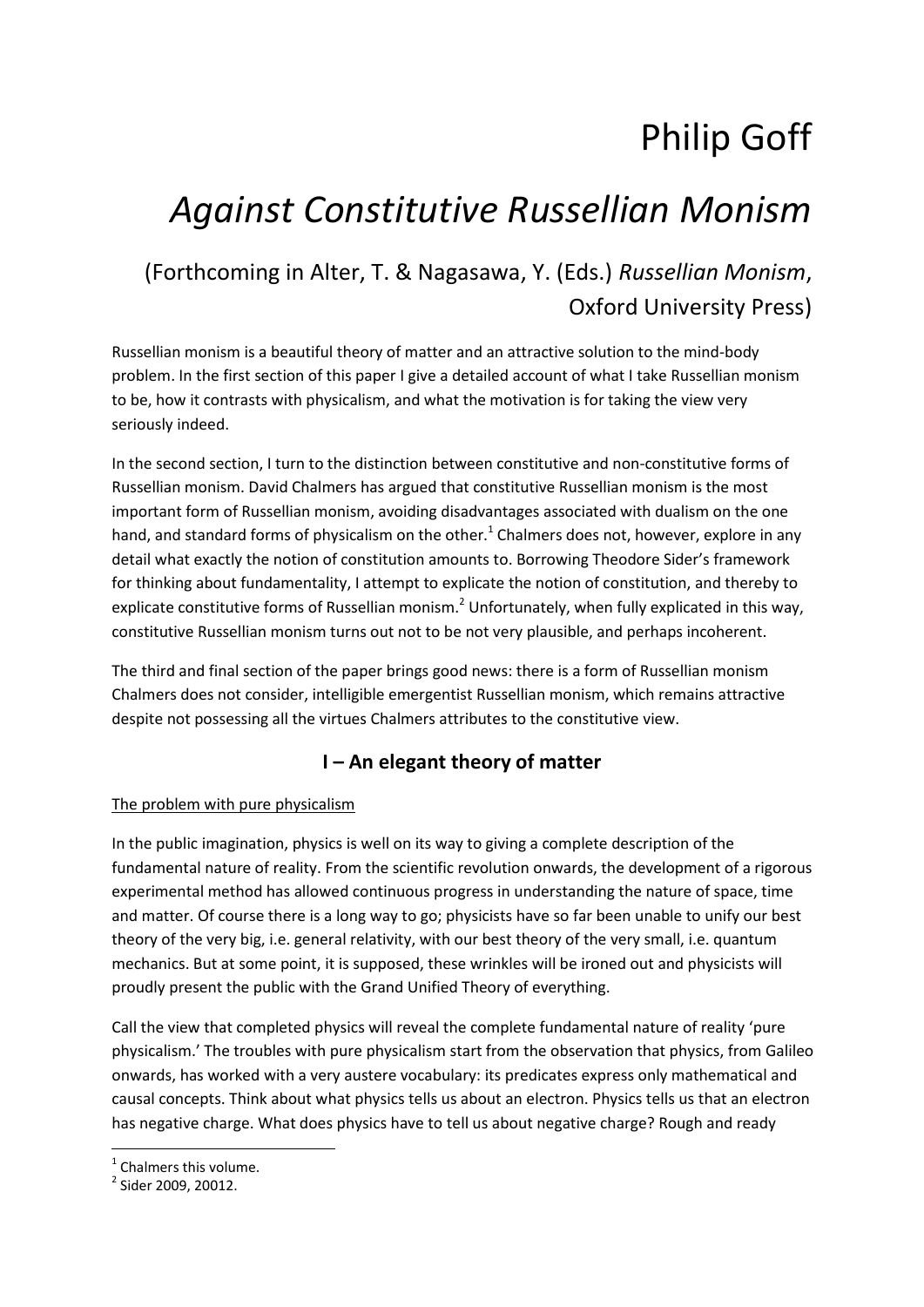answer: things with negative charge repel other things with negative charge and attract other things with positive charge. Physics tells us that an electron has a certain amount of mass. What does physics have to tell us about mass? Rough and ready answer: things with mass attract other things with mass and resist acceleration. All the properties physics ascribes to fundamental particles are characterised in terms of behavioural dispositions. Physics tells us nothing about what an electron *is* beyond what it *does*.

More generally, the information physics provides us with concerning the natural world exclusively concerns its mathematico-causal structure. This is very useful information; it enables us to manipulate nature in all sorts of extraordinary ways, allowing us to build lasers and microwaves, and to fly to the moon. However, if there is more to fundamental reality than can be captured with mathematical and causal concepts, then the description of reality we get from physics must be incomplete. And many philosophers find the idea of a genuine concrete world with a purely mathematico-causal nature unintelligible. Intuitively, wherever there is mathematico-causal structure, there must be some underlying categorical nature that realises that structure; to take a specific case, there must be some categorical nature to an electron that grounds the dispositions physics tells us the electron has. If these intuitions are correct, then no possible world could be completely captured in the language of physics, and hence pure physicalism is necessarily false.

Even if there are genuine possible worlds which can be exhaustively characterised in the language of physics, there is good reason to think that the actual world is not one. For we know with certainty that our world contains phenomenal qualities, qualities such as what it's like to see red, and what it's like to feel pain. And there are powerful arguments, conceivability arguments and the knowledge argument,<sup>3</sup> to the conclusion that a world of pure mathematico-causal structure could not constitute a supervenience base for phenomenal qualities. If these arguments are sound then pure physicalism must be (actually even if not necessarily) false.

There is strong case, then, that physics, for all its virtues, is unable to provide us with a complete description of fundamental reality. Physics provides us with a mathematical description of the fundamental causal workings of the natural world.<sup>4</sup> The formal nature of such a description entails that it necessarily abstracts not only from the reality of consciousness, but from any other real, categorical nature that material entities might happen to have. Just as a mathematical model in economics abstracts away from the concrete features of real world consumers, for example, the nature of their labour and the specific things they buy and sell, so physics abstracts from the concrete features of space, time and matter.

I will assume for the rest of this paper that pure physicalist worlds are indeed incoherent, and that phenomenal qualities do not wholly supervene on mathematico-causal structure. Making these assumptions leaves us with two challenging questions:

- 1. What is the categorical nature of basic material entities?
- 2. If physics does not provide us with an adequate supervenience base for the phenomenal qualities we encounter in our experience, how do we explain their instantiation in our world?

<sup>3</sup> Chalmers 1996, 2002, Jackson 1982, 1986.

 $<sup>4</sup>$  Perhaps we can say more cautiously that physics aims to give a complete description of the causal workings</sup> of basic entities in relatively isolated situations. There may be emergent causal powers of which physics remains silent. I discuss causal closure of the microphysical in the third section of the paper.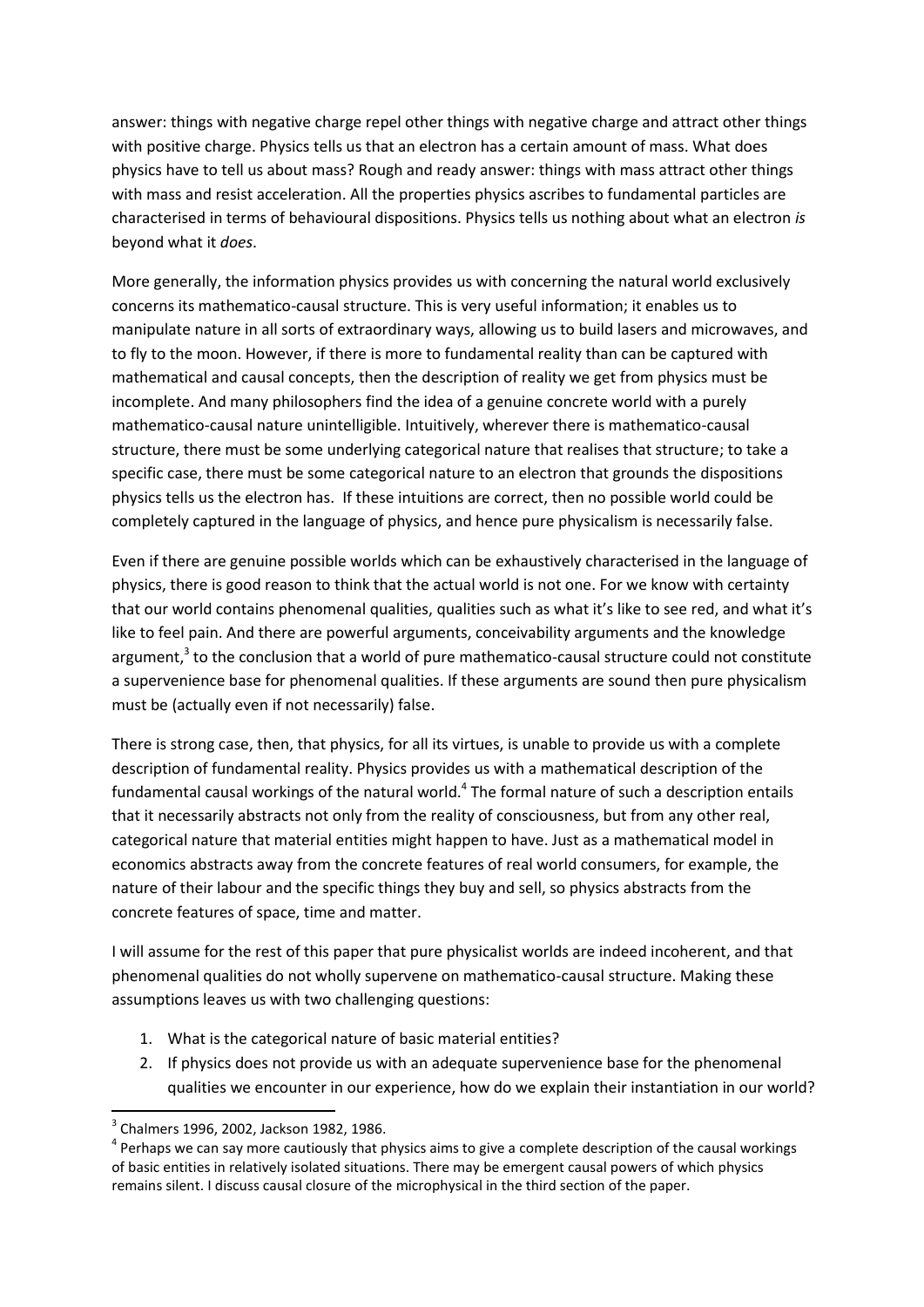Russellian monism provides a beautifully unified answer to both of these questions.

#### The essence of Russellian monism

According to Russellian monism, the categorical properties of fundamental physical entities – those properties that ground the dispositions physics reveals to us – are phenomenal or protophenomenal properties. I shall say more about the definition of 'protophenomenal' presently, but let us work for now with a basic definition according to which they are properties that, although not themselves phenomenal properties, ground phenomenal properties when combined in certain ways.<sup>5</sup> Physics characterises mass in terms of a certain disposition (to resist acceleration and to attract other massive things), but mass itself for the Russellian monist, that is to say, the categorical property that grounds the dispositions expressed by the physical predicate 'mass', is a form of consciousness or proto-consciousness.<sup>6</sup> If the categorical properties of basic physical entities are taken to be phenomenal properties, the resulting view is form of panpsychism. If the categorical properties of basic physical entities are taken to be protophenomenal properties, the resulting view is a form of panprotopsychism.<sup>7</sup>

This single supposition offers hope of a unified answer to both of the questions we ended the last section with. In answer to the first question, the categorical nature of basic material entities turns out to be phenomenal or protophenomenal. In answer to the second question, the presence of this phenomenal or protophenomenal nature is intended to yield a base rich enough to subvene the phenomenal qualities we encounter in our experience. Russellian monists do not in general hold that basic material entities themselves instantiate human phenomenal properties; the consciousness or proto-consciousness of electrons will be of a very basic form. But the crude experience/protoexperience of many basic material entities ground the rich experience of a working human brain.

In its most elegant form Russellian monism is a kind of unorthodox identity theory. Similarly to how physics characterises physical properties in terms of their causal roles, brain science characterises brain states in terms of (i) their causal role in relation to other brains states and behavioural or bodily effects, (ii) their chemical constituents (which are in turn characterised in chemistry in terms of (A) their causal role, (B) their physical constituents). A given brain state, say, c-fibres firing (to continue in the philosophical tradition of using this hackneyed and empirically dubious example), is described by the physical sciences 'from the outside', i.e. in terms of the dispositions it grounds and the dispositions of its constituents. But 'from the inside' we know that very state as a form of consciousness, say, the feeling of pain. So pain is with identical with c-fibres firing, but the real nature of the state is understood only when it is thought of in phenomenal terms.

A popular argument for reductive physicalism is that it offers a way of way of reconciling platitudes about mental causation with the alleged causal closure of the physical. We want to preserve the commonsense platitude that pain 'plays the pain role', i.e. causes avoidance behaviour in response

 $\overline{a}$ 

<sup>5</sup> Chalmers 1996: 126-7

 $^6$  Actually, whether this is the right thing to say depends on one's view about the semantics of the expressions in physics. We may take mass to denote the disposition itself, in which case the

phenomenal/protophenomenal base realises mass. For the sake of simplicity, and because it seems to me the more plausible view, I will continue to assume that the expressions of physics rigidly designate categorical properties in terms of the dispositions they ground.

 $<sup>7</sup>$  Chalmers 1996/2002/this volume.</sup>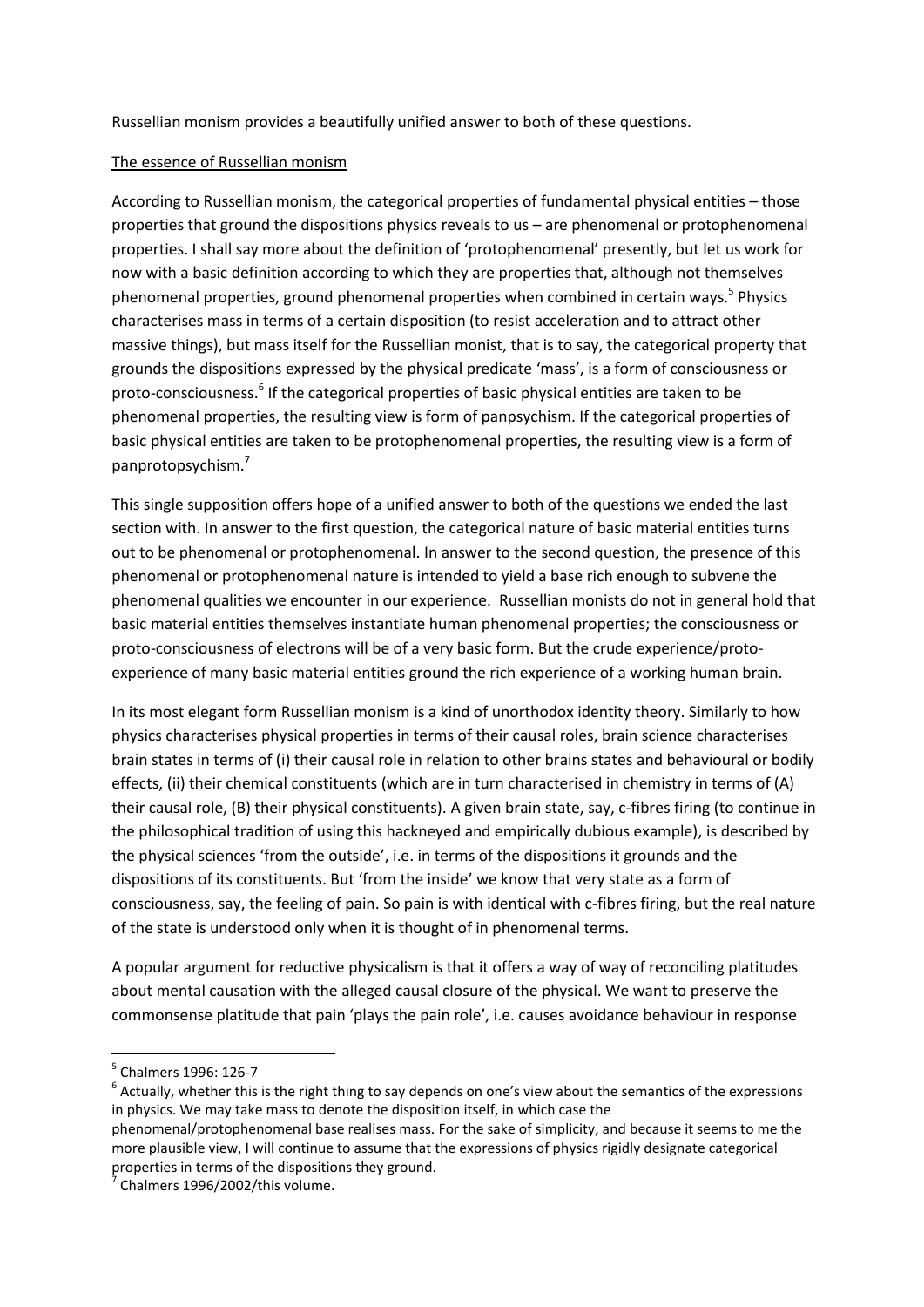to bodily damage. But if the physical is causally closed, then there will be some physical state, c-fibres firing let us say, which plays the pain role. And hence we seem to have too many causes for my screaming and running away when you stick a knife in me. A reductive physicalist does not face the worry of avoidance behaviour being overdetermined, as pain can be identified with c-fibres firing. It is seen to be a great advantage of Russellian monism that, at least in its guise as an unorthodox identity theory, it allows us to say exactly the same thing. $^8$ 

#### Distinguishing Russellian monism from impure physicalism

The last section gave us an idea of what Russellian monism is, and why it is an attractive view. However, its exact definition needs refining, as the way I have characterised it thus far does not distinguish it from certain standard forms of physicalism. The problems stem from the basic definition of 'protophenomenal property' which I gave at the start of the last section, according to which protophenomenal properties are non-phenomenal properties which ground phenomenal properties when combined in certain ways. The trouble is that any physicalist who believes in phenomenal properties will take phenomenal qualities to be in some sense grounded in more basic properties, and therefore will believe in protophenomenal qualities according to that basic definition.

Even on this definition of 'protophenomenal' we can easily distinguish the *pure* physicalist from the Russellian monist, for the latter but not the former believes that basic physical entities have categorical properties. But not all physicalists are pure physicalists. Pure physicalists take the dispositions of fundamental particles to be *brute*, not grounded in some underlying categorical nature. But many physicalists – David Lewis and David Armstrong being two notable examples<sup>9</sup> – believe that the dispositions of fundamental physical entities are grounded in their categorical properties. As physics reveals to us only the dispositional properties of particles, this view entails – as Lewis and Armstrong concede – that there is more to the nature of physical entities than physics can ever reveal to us. Let us call physicalists who are not pure physicalists 'impure physicalists'.

Alter and Nagasawa have recently defined Russellian monism as the conjunction of the following three claims, in which 'protophenomenal' is understood according to the basic definition outlined above:

> Structuralism about physics: the basic properties physics describes are structural/relational properties.

Realism about inscrutables: there are inscrutables [i.e. properties which ground the structures/relations physics ascribes], the natures of which are not wholly structural/relational.

(Proto)phenomenal foundationalism: at least some inscrutables are either phenomenal or protophenomenal properties.<sup>10</sup>

<sup>8</sup> For some examples of Russellian monism see Russell 1927, Eddington 1928, Feigl 1958/1967, Maxwell 1979, Lockwood, M. 1989, Strawson 1994/2003/2006a, Chalmers 1996, Griffen 1998, Stoljar 2001.

 $^9$  Armstrong 1983, Lewis 2009.

<sup>10</sup> Alter & Nagasawa 2012: 70-1.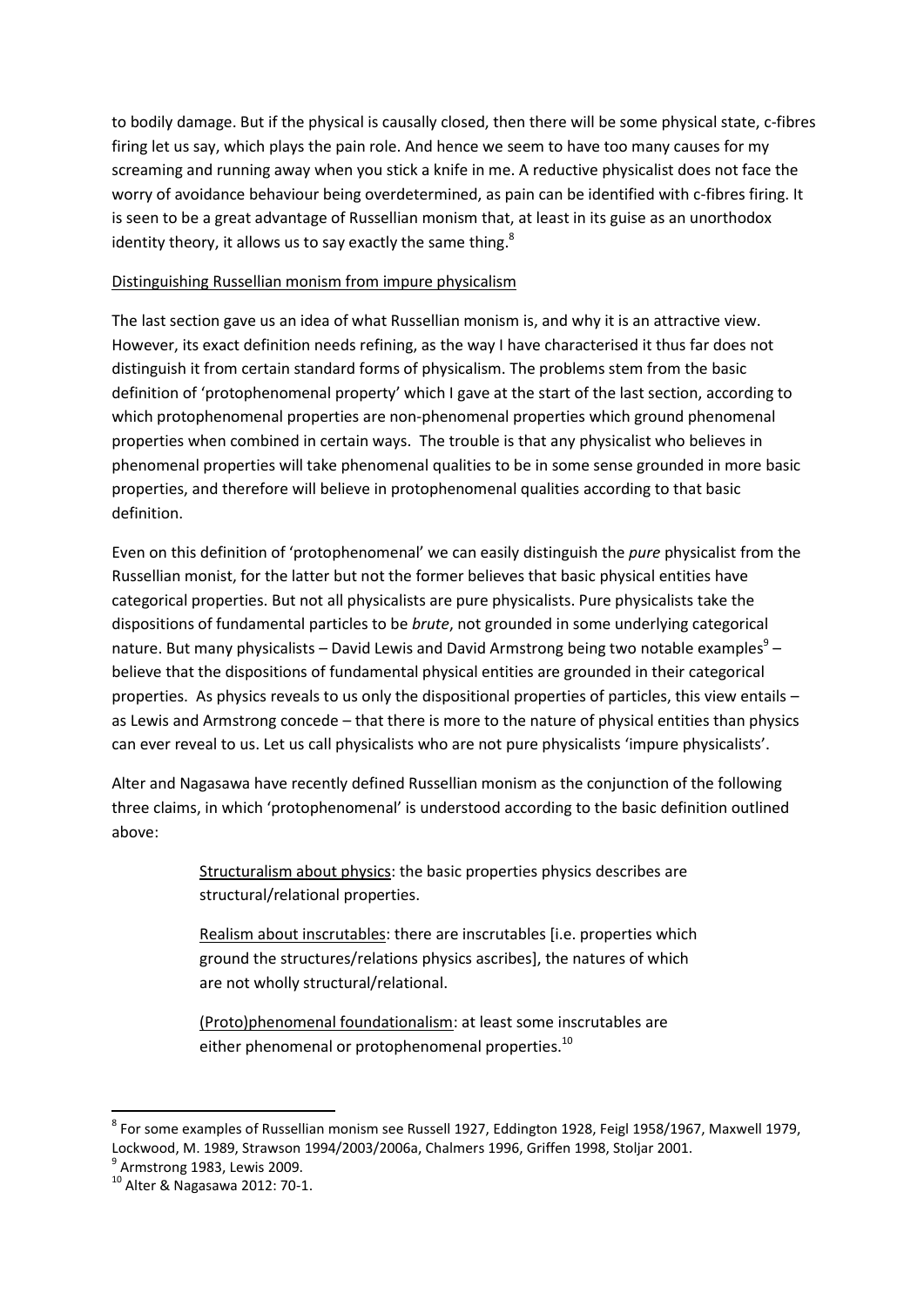According to the Alter/Nagasawa definition, Lewis and Armstrong count as Russellian monists. This is not a welcome result. Russellian monism is understood to be way of incorporating the phenomenon of consciousness into nature *on a non-deflationary* understanding of that phenomenon. Lewis and Armstrong, in contrast, are analytic functionalists about consciousness; the concept of a given conscious state is just the concept of a state that plays a certain causal role.<sup>11</sup>

Perhaps we could just stipulate that Russellian monists reject deflationary analyses of consciousness. However, even with this stipulation, we would be unable to distinguish between Russellian monism and impure versions of the most popular form of contemporary physicalism, the view David Chalmers dubbed 'type-B physicalism'.<sup>12</sup> Type-A physicalists, such as Armstrong and Lewis, take there to be an a priori entailment between completed physics and the phenomenal facts, and usually account for this in terms of some deflationary analysis of consciousness.<sup>13</sup> Type-B physicalists take the phenomenal to supervene on the physical, but deny that there is an a priori entailment from the latter to the former.<sup>14</sup> I will begin by considering the most straightforward versions of Russellian monist and type-B physicalism, according to which there is an a posteriori identity between conscious states and brain states, in order to see starkly the difficulty of distinguishing the two views.

An impure type-B physicalist who believes that the dispositions of fundamental physical entities are grounded in categorical bases will presumably also believe that the dispositions of brain states are grounded in categorical bases, categorical bases which are in turn grounded in the categorical bases of their physical constituents. Just as the categorical nature of an electron is not revealed to us by physics, so the categorical nature of c-fibres firing is not revealed to us by neurophysiology.

So we have the following situation. Both the Russellian monist and the type-B physicalist (in their most simple and elegant forms) take there to be an a posteriori identity between c-fibres firing and pain. Both the Russellian monist and the type-B physicalist take there to be a categorical nature to cfibres firing, and to each of its fundamental physical constituents, which the physical sciences do not reveal to us. And both the type-B physicalist and the Russellian monist think that at least some of the categorical properties of fundamental physical entities are 'protophenomenal', at least if all this means is that in certain combinations they constitute conscious experience. How then do the two views differ?

I think the views can be distinguished, but we need some terminology in order to do so. Let us say that a concept C denoting a property P is 'transparent' just in case it reveals the nature of P; that is to say, it is possible for someone to come to know a priori, in virtue of possessing C, what it is for P to be instantiated. The concept sphericity is transparent in this sense. For something to be spherical is for it to have all points on its surface equidistant from its centre; if you possess the concept sphericity, and you're clever enough, you can work this out a priori. In contrast we can say that a concept C denoting a property P is 'opaque' just in case it reveals nothing, or very little, of what it is

 $11$  Alter and Nagasawa do go on to say that they are leaving certain commitments of Russellian monism implicit. However, it is highly non-trivial what would need to be added to these three theses in order to exclude the Lewis/Armstrong view.

<sup>12</sup> Chalmers 2002.

<sup>&</sup>lt;sup>13</sup> For some examples of type-A physicalism, see Armstrong 1968, Lewis 1966/1970/1980/1994, Harman 1990, Dretske 1995, Rey 1995.

<sup>&</sup>lt;sup>14</sup> For some examples of type-B physicalism, see Loar 1990/2003, Papineau 1993/2002, Lycan 1996, Hill 1997, Hill & McLaughlin 1999, Block and Stalnaker 1999, Perry 2001.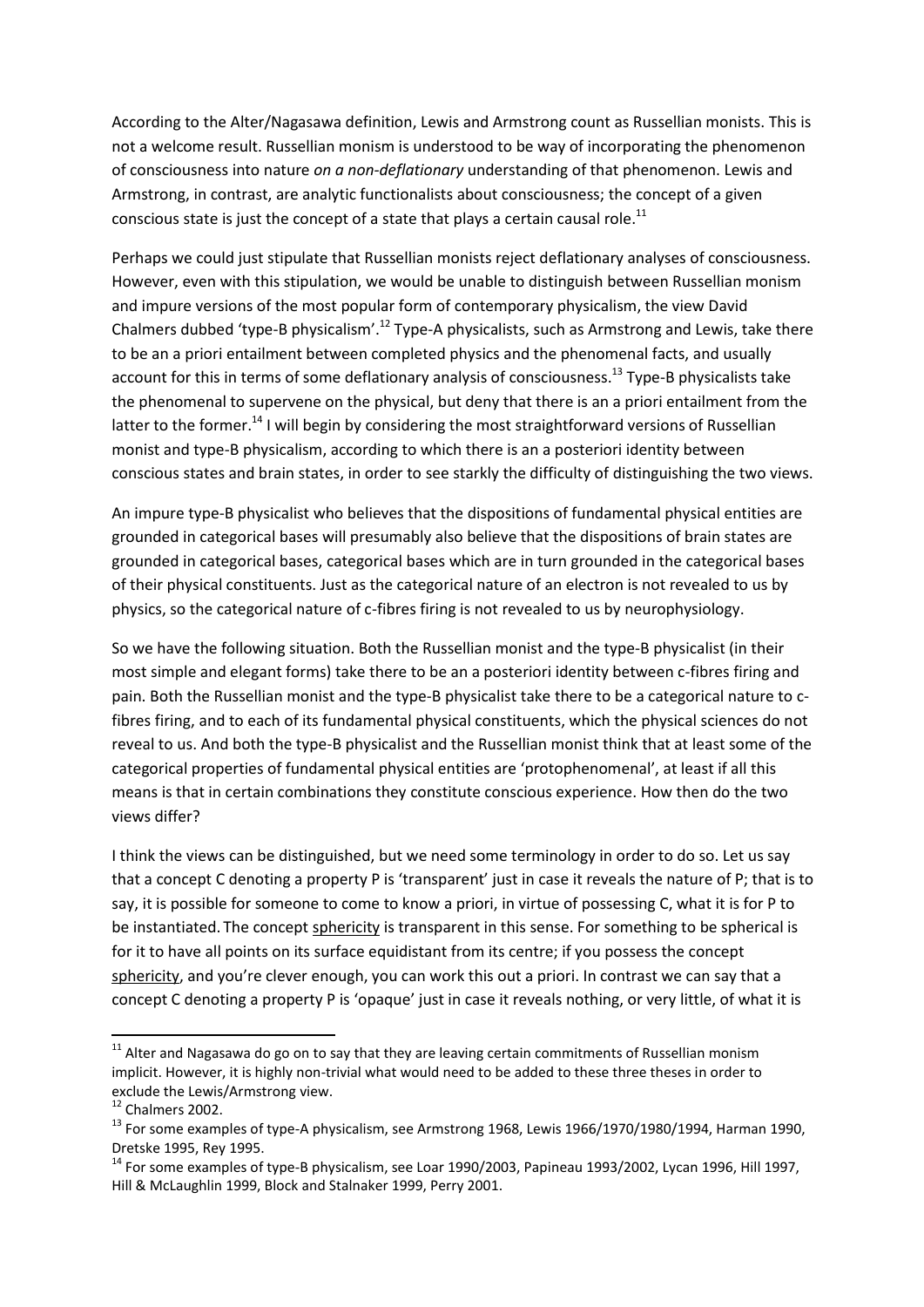for P to be instantiated. The concept water is an opaque concept. For something to be water is for it to be composed of H<sub>2</sub>O molecules, but you can't work this out a priori simply in virtue of possessing the concepts <u>water</u> and  $H_2O$ .<sup>15</sup>

Finally, we can define a 'transparent rendering' as follows:

*A transparent rendering*: A transparent rendering of description D is a description which is indiscernible from D except that each predicate expressing a non-transparent concept is replaced with a predicate expressing a transparent concept of the same property.<sup>16</sup>

A transparent rendering leaves unchanged facts about reference and extension. It merely, as it were, opens the curtains on each concept, revealing the nature of the property denoted.

Both the Russellian monist and the type-B physicalist take there to be an a posteriori identity between pain and c-fibres firing. But, as I understood them, they disagree as to why that identity is a posteriori. For the Russellian monist, the a posteriority of psycho-physical identities is wholly due to the opacity of the *physical* concepts involved. We cannot know a priori that c-fibres firing is pain, because the concept c-fibres firing denotes its referent 'from the outside' rather than revealing its real nature. If brain science descriptions were transparently rendered, the real phenomenal nature of c-fibres firing would become apparent.

For the type-B physicalist, however, the a posteriority is not due, or at least not solely due, to the opacity of the physical concept. Even if we transparently rendered the concept c-fibres firing, revealing the real categorical nature which underlies the brain science dispositions, there would remain an a posteriori identity between that categorical nature and the phenomenal nature with which it is identical. On the most straightforward understanding of type-B physicalism, the a posteriority of psycho-physical identities is due (in part or in whole) to the opacity of *the phenomenal*  concept. It is because the phenomenal concept pain does not reveal the nature of its referent that we cannot know that its referent is brain state X, even when we are conceiving of brain state X under a transparent concept.<sup>17</sup>

There may be scope for a stranger form of type-B physicalism, according to which phenomenal concepts are transparent, and yet psycho-physical identities remain a posteriori even when the relevant brain state is denoted with a transparent concept. Such a form of type-B physicalism would be committed to what I call 'dual revelation': the thesis that, at least in some cases, the nature of a single property can be wholly understood in two conceptually distinct ways. The view would be that I completely understand the nature of pain when I think about it under a phenomenal concept, *and* I completely understand the nature of that same state (but in a radically different way) when I think of

<sup>1</sup> <sup>15</sup> Jackson and Chalmers (2001) believe that, given complete physical knowledge (perhaps in conjunction with all phenomenal truths, indexical truths, and the so-called 'that's all' fact) of the actual world one could work out that water is  $H_2O$ , but even they would agree that this cannot be known without empirical information that goes beyond that required to possess the concepts

 $16$  I develop all these notions in more detail in Goff 2011/Forthcoming a/MS.

<sup>&</sup>lt;sup>17</sup> Papineau 2006 and McLaughlin 2001 explicitly commit to this form of type-B physicalism. Whilst it is not very common for type-B physicalists to explicitly commit to phenomenal opacity (the thesis that phenomenal concepts are opaque), they tend to defend a semantic externalist account of phenomenal concepts, and this seems to entail phenomenal opacity.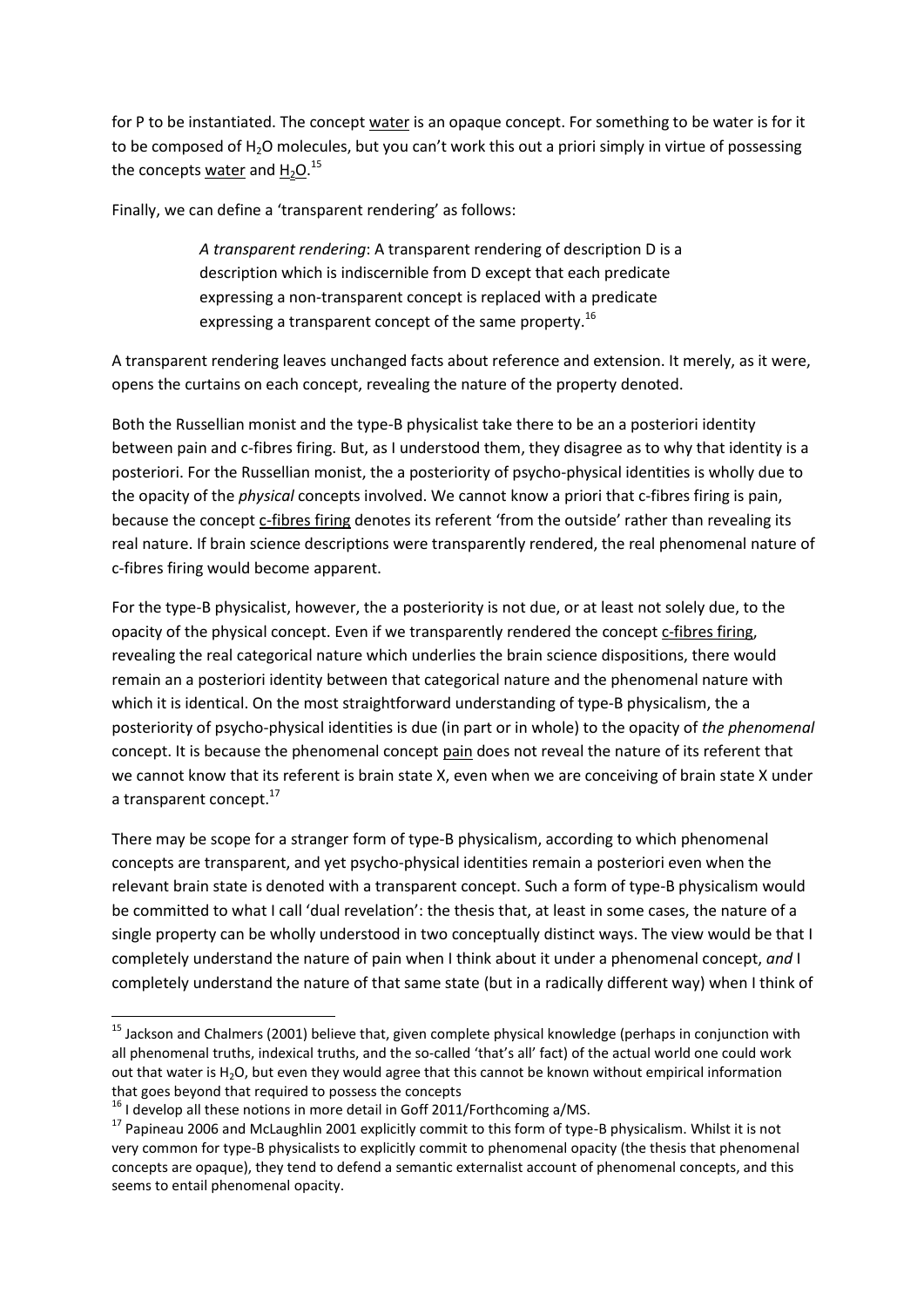it under a transparent physical concept. It is not obvious that dual revelation is intelligible. Of course I can *refer* to a single property in numerous conceptually distinct ways: by demonstration, by description, in virtue of a causal connection. But it is not clear that sense can be made of my *understanding the nature* of a single property, knowing what it is, say, for something to be spherical, in numerous conceptually distinct ways. Even if intelligible, I have argued elsewhere that dual revelation is deeply problematic.<sup>18</sup>

At any rate, we can distinguish between type-B identity theory and Russellian monist identity theory by saying that the former but not the latter takes psycho-physical identities to be 'robustly a posteriori', in the sense that they remain a posteriori even when the physical side of the identity is transparently rendered.

So much for the distinction between type-B physicalism and Russellian monism in their most simple and elegant forms, i.e. when construed as identity theories. There are forms of both type-B physicalism and Russellian monism which do not identify conscious states with brain states. The type-B physicalist might identify phenomenal properties with physically realised properties, such as functional properties, rather than with specific brain states. The Russellian monist may take c-fibres firing to be realised by, rather than identical with, pain. To achieve a fully general distinction between the two views we can say that the type-B physicalist takes the supervenience of the phenomenal on the physical to be 'robustly a posteriori', in the sense that, even if the complete physical description of reality were transparently rendered, there would fail to be an a priori entailment from the (transparently rendered) physical to the phenomenal.

Russellian monists, in contrast, believe that there is an a priori entailment between a transparent rendering of the physical and the phenomenal. If you could somehow perceive the real categorical nature of my brain states, you would be able to work out the nature of my consciousness experience. If Russellian monism is true then, for a being who could see through the skulls of other people and directly perceive the categorical nature of their brain states, scepticism about other minds would be inconceivable.

This commitment distinguishes Russellian monists from type-B physicalists. However, it does not distinguish them from type-A physicalists, such as Lewis and Armstrong. For Lewis and Armstrong, a transparently rendered description of the physical facts would a priori entail the phenomenal facts in virtue of specifying the pure physical facts (the same facts that a non-transparently rendered description of the physical facts would reveal). I therefore propose to define Russellian monism as the following view:

> Russellian Monism There is no a priori entailment between the complete physicSal description of reality (i.e. the complete description of reality in the vocabulary of fundamental physics) and the phenomenal facts, but there is an a priori entailment between a transparent rendering of the complete physicSal description of reality and the phenomenal facts.<sup>19</sup>

<sup>&</sup>lt;sup>18</sup> Goff Forthcoming a/MS.

<sup>&</sup>lt;sup>19</sup> The term 'physicSal' is due to Galen Strawson (2006). In the formulation of this definition, I am assuming that physical terms like 'mass' rigidly designate categorical properties in terms of the dispositions they ground; on this understanding a transparent rendering of a 'mass' will reveal its underlying categorical nature. If we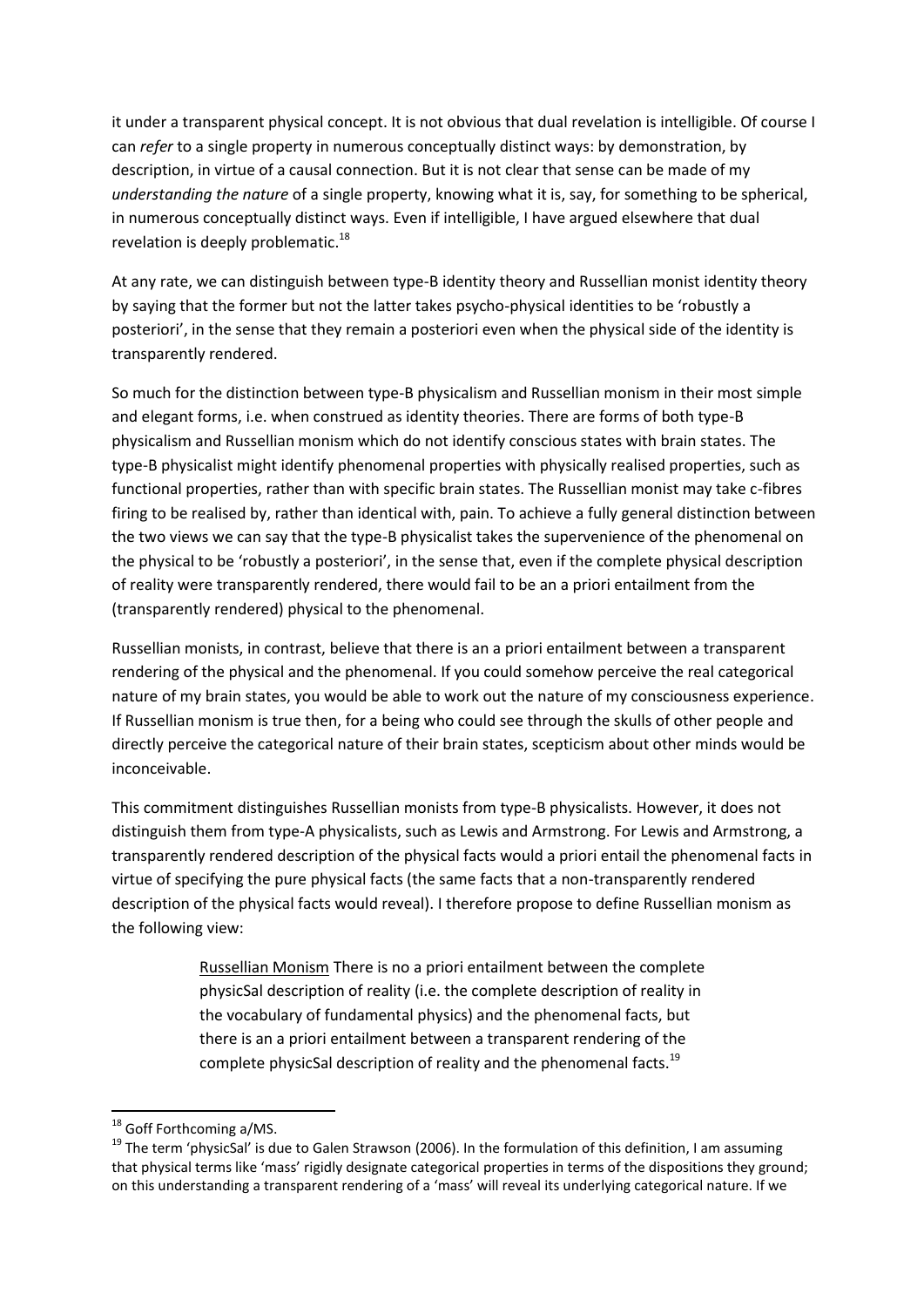We now have the resources to move to a better definition of 'protophenomenal' properties, such that we avoid the implication that many type-A and type-B physicalists are committed to such properties. We can say that protophenomenal properties are properties which (i) are not phenomenal properties, (ii) when arranged in certain combinations form a state of affairs S such that there is an a priori entailment between a transparently rendered description of S and some positive states of affairs concerning the instantiation of phenomenal properties, (iii) there is no a priori entailment between a description of the mathematico-causal structure of S and any positive state of affairs concerning the instantiation of phenomenal properties.

One might wonder whether it is important to worry about the distinction between type-B physicalism and Russellian monism.<sup>20</sup> I think it is important for the following reason. There is an important debate over whether the knowledge argument and conceivability arguments are sound, in the sense that they demonstrate some metaphysically significant conclusion. Those philosophers who do not draw metaphysical conclusions from the knowledge/conceivability arguments, such as David Papineau or Michael Tye, tend to be type-B physicalists. Those who do draw metaphysical conclusions from these arguments, such as David Chalmers or Michael Lockwood, tend to be sympathetic to Russellian monism. It is important to clarify the distinction between these two positions in order to see what is at stake in the debate.

## **II – Against constitutive Russellian monism**

#### What is constitution?

I turn now to the form of Russellian monism Chalmers favours: constitutive Russellian monism. Chalmers characterises the view as follows:

> '*Constitutive panpsychism* is the thesis that macroexperience [Chalmers' word for 'o-experience'] $^{21}$  is (wholly or partially) grounded in micro[proto]experience. Alternatively, it is the thesis that macroexperience is constituted by microexperience, or realised by microexperience.<sup>'22</sup>

He has little to say, however, about what 'grounding' or 'constitution' or 'realisation' are, saying only that on the constitution view, '…macrophenomenal truths obtain in virtue of micro[proto]phenomenal truths, in roughly the same sense in which materialists hold that macrophenomenal truths obtain in virtue of microphysical truths.' 23

1

take 'mass' to be a causal role property (see footnote 6), the definition of Russellian monism would go slightly differently. In this case, we could say that the Russellian monist takes there to be an a priori entailment between a complete description of the categorical properties that underlie physicSal properties (involving transparent concepts of those properties), and the phenomenal facts.

<sup>&</sup>lt;sup>20</sup> David Papineau and I have a long standing debate over whether there is a significant distinction between the two views. A sample of this debate can be viewed at Goff & Papineau 2012. Our discussions have very much helped me develop the conception of Russellian monism I describe in this section of the paper.

 $21$  I prefer my term 'o-experience', as it leaves open the (rather obscure) possibility that the kind of consciousness we pre-theoretically believe in exists at the micro-level.

<sup>&</sup>lt;sup>22</sup> Chalmers this volume p. 7.

 $23$  Chalmers this volume, p. 7.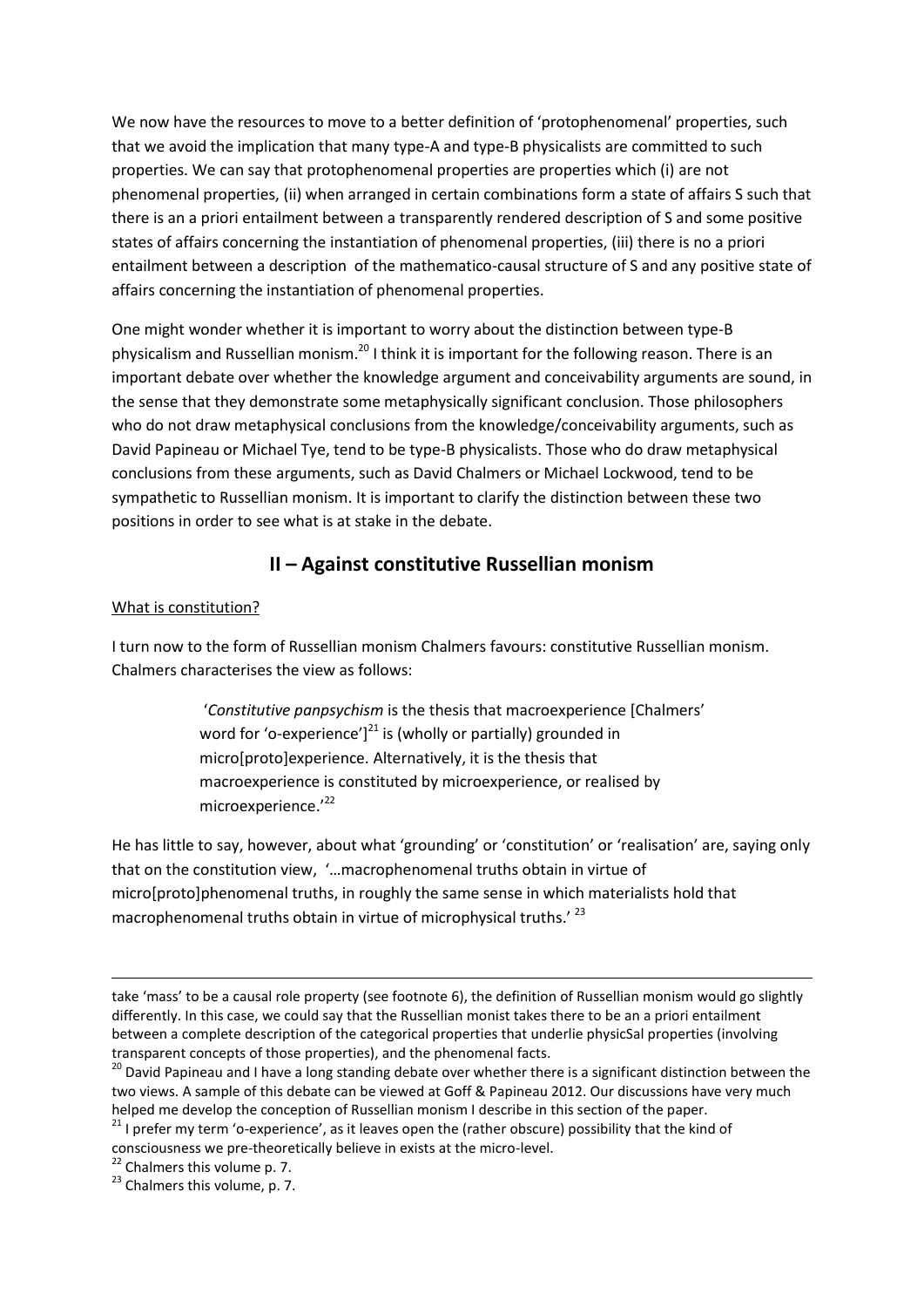Let us define the grounding relation as follows: fact X grounds fact Y iff Y obtains in virtue of X obtaining, where I use 'in virtue of' to express the intuitive pre-theoretical notion that something can be the case because something else is the case. Can constitution be characterised wholly in terms of the grounding relation so defined, or perhaps grounding in conjunction with a priori entailment? This would seem to be an inadequate characterisation of constitution, as a grounding relation might obtain in virtue of a relationship of intelligible causation.

Suppose X is the fact that God wills that there be light, and Y is the fact that there is light. Y obtains because X obtains, and there is an a priori entailment from X to Y: if you know that an omnipotent being has willed that there be light then you can work out a priori that there's going to be light. And yet the fact that there is light is clearly not constituted by the fact that God wills that there be light, at least if Y's being constituted by X is supposed to entail that Y is no addition in being to X: in willing that there be light God has created new being *ex nihilo*. To take another example, if the conjunction of dispositional essentialism and determinism is true, then knowing the fundamental nature of reality at a given time could in principle allow us to work out a priori what's going to happen at a later time. And yet this would not entail that the facts about the future are constituted by the facts about the past.

One might object that such causal connections are not instances of grounding. But one would need to move beyond the simple characterisation of grounding I have given above to show that. If grounding is just the in virtue of relation, the relation that holds when one fact obtains because another fact obtains, then causal relationships, e.g. the match lit because it was struck, would seem to constitute instances of grounding.

We might of course use the word 'constitution' in such a way that it does not imply an ontological free lunch, i.e. such that the fact that Y is 'constituted' by X does not entail that Y is nothing over and above X. However, it is clear that Chalmers does want the fact that Y is constituted by X to entail that Y is no addition in being to X, as he takes constituted properties to inherit causal relevance from their grounds. Indeed, this is the principal reason Chalmers takes constitutive forms of Russellian monism to be superior to non-constitutive forms of Russellian monism. According to Chalmers, if the fact that I feel pain, call that fact 'Q', is constituted of some micro-(proto)phenomenal fact M, then M and Q can each be individually sufficient for my pain behaviour, without my pain behaviour being problematically over-determined. As a result, constitutive Russellian monism shares with physicalism the advantage of being able to reconcile mental causation with the causal closure of the microphysical.

However, this use of constitution to avoid problematic overdetermination works only if constituted facts are no addition in being to their grounds. The fact that the crowd caused the disruption is not overdetermined by the fact that the members of crowd caused the disruption, because the fact that there is a crowd is nothing over and above the fact that there are certain individuals related in certain ways. As a case of contrast, suppose that the members of the crowd are wizards, each with a powerful will akin to the powerful will of God but more limited. It could be that the angry activities bring into existence a demon, intelligibly dependent on, but ontologically additional to, the activities of the wizards. If this demon also causes disruption, we would clearly have a case of overdetermination. Only where we have an ontological free lunch do we avoid worries about causal exclusion.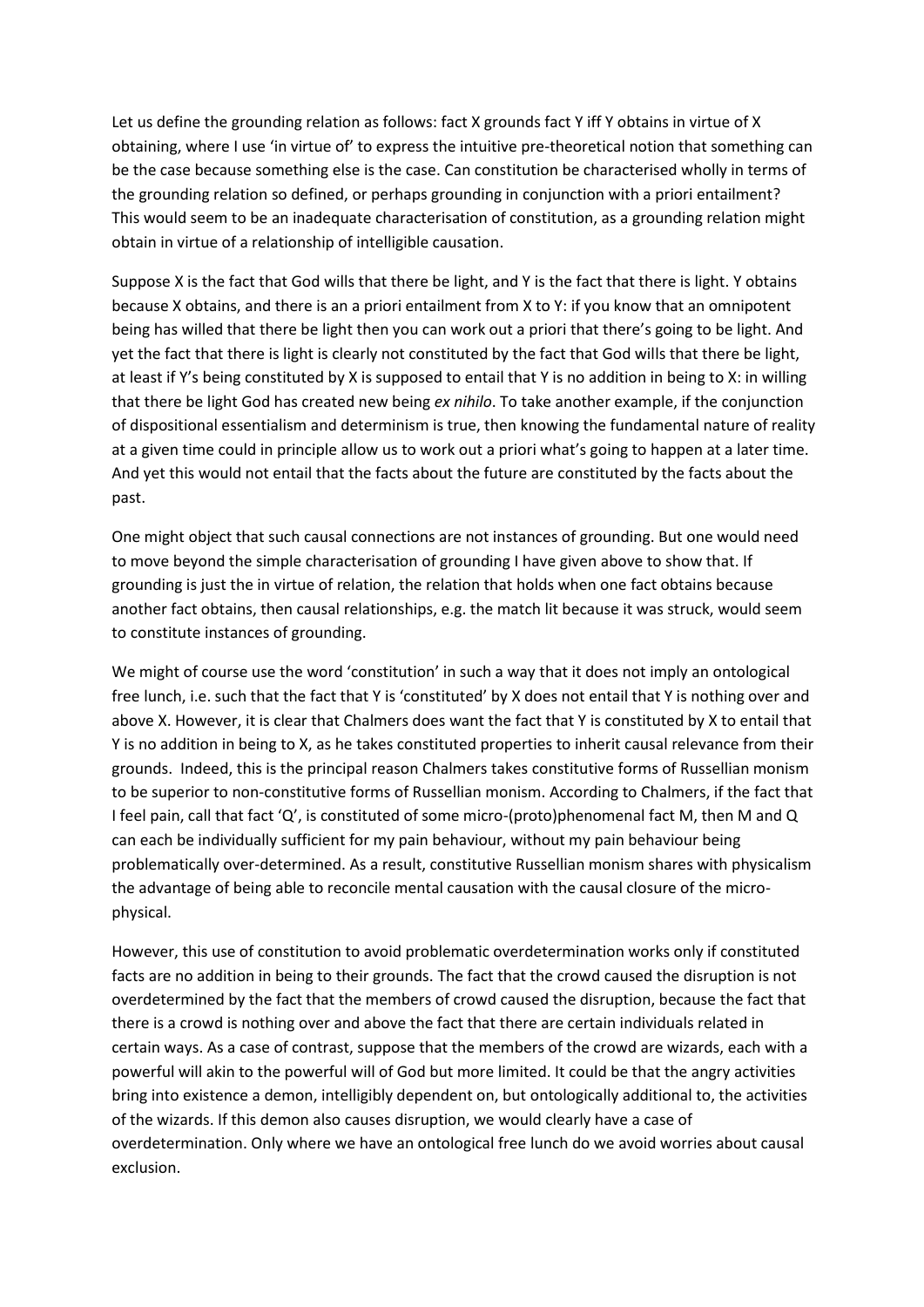Let us then define constitution as an in virtue of relation which yields an ontological free lunch: fact X constitutes fact Y iff (i) Y obtains in virtue of X, (ii) Y is nothing over and above X. What is it, though, for a certain fact to be nothing over and above another fact? Reflection on crowds, parties or organisations makes the notion intuitive. But philosophical reflection can render it somewhat mysterious. A crowd is neither identical to its members, nor wholly distinct from them. What is this strange middle way between identity and distinctness? How can fact X involve different objects and properties to fact Y, and yet, from the perspective of serious metaphysics, add nothing beyond the objects of properties already involved in Y? Philosophers trading in 'nothing over and above' talk owe us an account of how they get their lunch for free.

The phrase 'ontological free lunch' is due to David Armstrong, who claimed that a supervenience relation is sufficient for an ontological free lunch.<sup>24</sup> Chalmers has in the past defended a supervenience based account of physicalism, which suggests that he would acquiesce with Armstrong on this point.<sup>25</sup> However, there is a broad consensus that a mere modal notion like supervenience is not up to the job of explicating the 'nothing over and above' relation. Consider the view Terrance Horgan dubbed 'Moorean Emergentism':

> *Moorean emergentism* – (1) Both phenomenal and physical properties are equally fundamental, (2) phenomenal properties arise from physical properties in virtue of metaphysically necessary psycho-physical laws of nature.<sup>26</sup>

If Moorean emergentism is true, then the phenomenal facts supervene on the physical facts: any possible world W which is a minimal physical duplicate of our world will be a phenomenal duplicate of our world, given that the actual psycho-physical laws (being necessary) also obtain at W. And yet this is clearly not a world where the phenomenal facts are nothing over and above the physical facts. Hence, Moorean emergentism is a counterexample to a wholly supervenience based account of the ontological free lunch.

Although many agree that wholly supervenience-based accounts of physicalism are problematic, there is little consensus as to what they might be replaced with. Physicalism is generally defined as 'at least' supervenience, and the details of what more is required often left hazy.<sup>27</sup> Fortunately, in the metaphysics literature in the last five years or so, there has been a great deal of work on the topic of *fundamentality* which can help us make sense of this notion. Perhaps most prominently, Theodore Sider has developed a detailed and systematic framework for thinking about fundamentality.<sup>28</sup> In the next section I outline Sider's framework; in subsequent sections I will use Sider's framework to define, and argue against, constitutive Russellian monism.

Sider on Fundamentality

 $24$  Armstrong 1997: section 2.12.

 $25$  Chalmers 1996.

<sup>26</sup> Horgan 2006.

<sup>&</sup>lt;sup>27</sup> Although there have been some interesting proposals, see Horgan 1993, Wilson 1999, Melnyk 2003. I have criticised these proposals elsewhere Goff MS.

<sup>28</sup> Sider 2009/2012.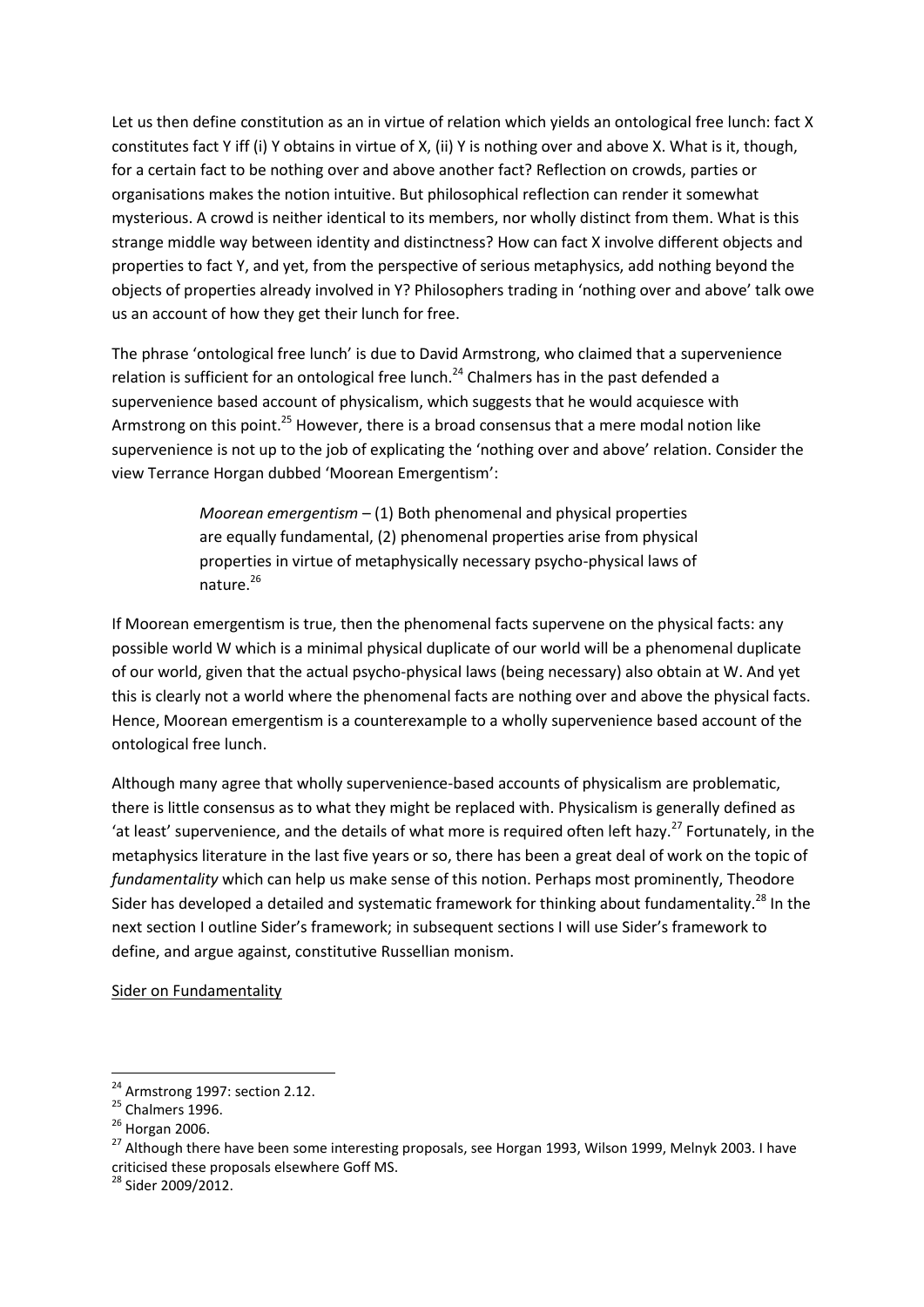In 'New work for a theory of universals,' David Lewis argued for the benefits of what we might call 'predicational elitism': distinguishing an 'elite' class of metaphysically privileged predicates that 'carve nature at the joints', from the sprawling slum of metaphysically uninteresting predicates.<sup>29</sup> Thus we might suppose that 'is an electron' carves nature at the joints, whilst 'is grue' or 'is an elephant or an electron' does not. Lewis argues that such a distinction earns its acceptance by its theoretical utility; the distinction allows us to analyse diverse philosophical notions, such as 'intrinsic property' and 'physicalism', and to solve philosophical problems, such as the rule following problem.

Sider develops Lewis's view in two respects. Firstly, where Lewis felt obliged to give some metaphysical account of what it is for a predicate to carve nature at the joints – perhaps all and only the elite predicates express universals – Sider takes the notion of a 'joint carving expression' as primitive. We might clarify this primitive notion in the following way: the world as it is in and of itself<sup>30</sup> has a certain kind of structure, and we represent better to the degree that our conceptual structure mirrors the structure of the world as it is in and of itself. To represent the world perfectly it is not enough to have representations that are true; we must have representations that employ the right concepts.

Secondly, Sider extends Lewis's elitism to linguistic expressions other than predicates. Of most importance for ontology, Sider believes in what we might call 'quantificational elitism', the view that there is a specific meaning of the quantifiers that carves nature at the joints. A candidate meaning of the quantifiers is one that preserves the distinctive inferential role of the quantifiers, for example, preserves the inference from 'Everything is physical', to 'Something is physical.' It is clear that we could invent highly artificial candidate quantifier meanings. Sider gives the following example:

> Imagine a person who is logically perfect, maximally opinionated, and totally nuts. His beliefs are logically consistent; for every proposition, he either believes it or believes its negation; and he believes that the moon is made of green cheese, that robots are stealing his luggage, and that Ludwig Wittgenstein was history's greatest philosopher. A candidate meaning on which an arbitrary sentence Φ means the same as the English sentence 'according to the (actual) beliefs of the opinionated person, Φ' is then inferentially adequate: the inference rules of quantification theory come out truth-preserving because our opinionated person, being logically perfect and maximally opinionated, believes every logical consequence of everything he believes.<sup>31</sup>

What is being considered above is essentially a silly meaning of the expression 'exists', according to which 'x exists' means 'according to the opinionated person x exists.' Quantifiers with this silly meaning would be inferentially adequate, but they would not carve nature at the joints. The world in and of itself is carved up into certain entities, and the silly quantifier does not range over those entities. Crucially, the quantifier of English, the meaning of which is more influenced by everyday usage than the metaphysical structure of the world, may in a more subtle way also fail to carve

<sup>&</sup>lt;sup>29</sup> Lewis 1983.

 $30$  Sider does not in fact use the phrase 'the world as it is in and of itself' (as far as I've noticed), but I feel it helps to clarify the notion he's aiming at.

 $31$  Sider 2009.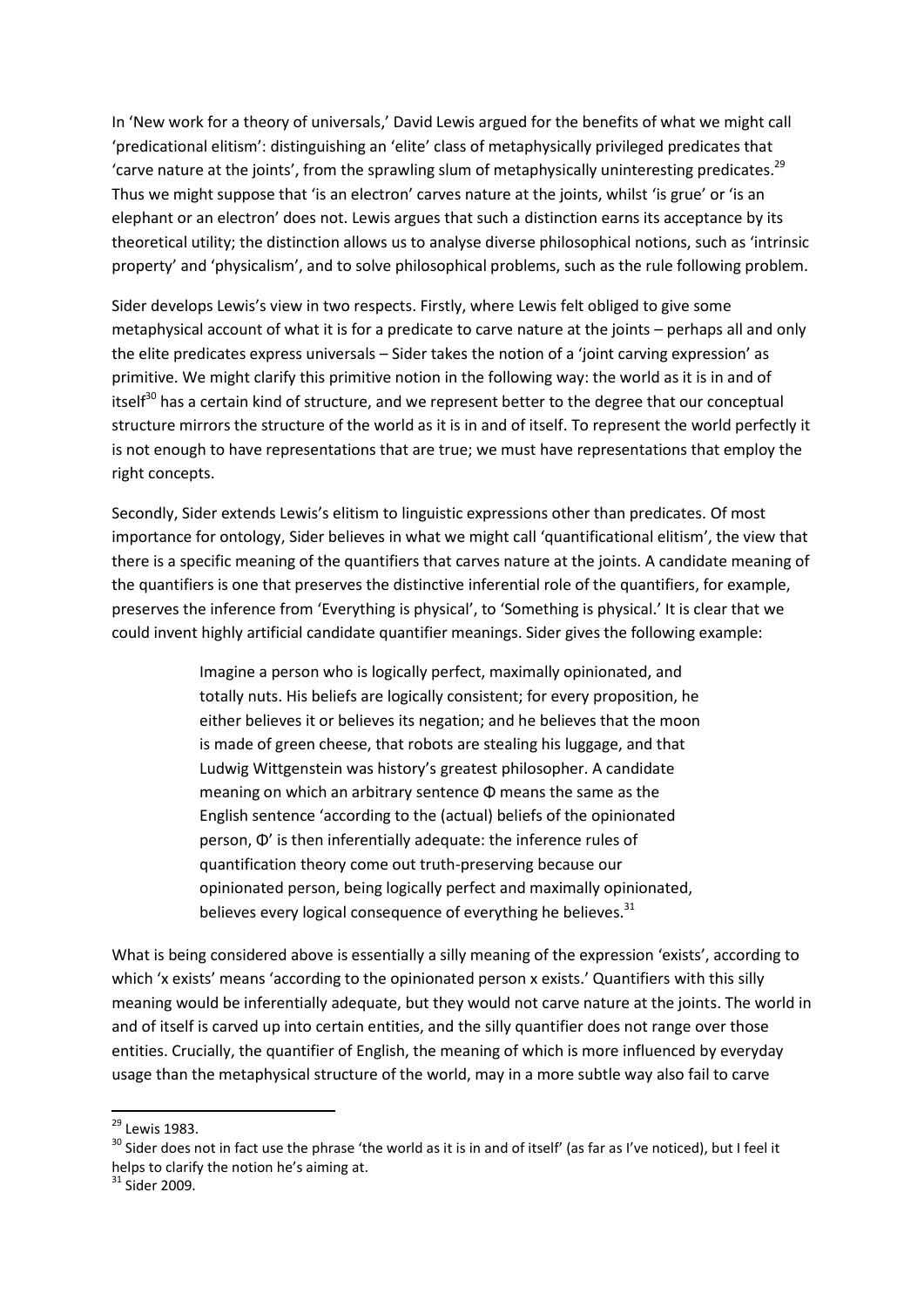nature at the joints. Sider is inclined to think that the world in and of itself is carved up into and only into basic physical entities. But the meaning of the English quantifier may be such that when certain basic physical entities are arranged in certain patterns the English sentence 'There are tables' is true. In this case, the quantifier of English, although perhaps not as silly as the silly quantifier outlined above, does not range over the entities into which the reality is carved in and of itself.

Although most sentences of English will not carve nature at the joints (in the sense that they will be filled with expressions which don't carve nature at the joints), each sentence has, according to Sider, a 'metaphysical truth condition', which states what is required for its truth in a language that perfectly carves nature at the joints (in the sense of containing only expressions that carve nature at the joints). Supposing that the joint carving quantifier ranges only over particles, the metaphysical truth condition of 'There are tables' may be something like 'There are particles arranged table-wise.' I say 'something like' because presumably 'arranged table-wise' is not a predicate that carves nature at the joints. Giving the real metaphysical truth condition for, 'There are tables', would require us to list all the arrangements of particles that would serve to make this sentence true using only expressions that carve nature at the joints.<sup>32</sup> Sider is not optimistic about our capacity to formulate complete metaphysical truth conditions for this or any very interesting sentences of English. However, he takes it to be an important part of a reductive story that we can gesture at 'toy' metaphysical truth conditions that approximate the real metaphysical truth conditions that it is beyond our ken to formulate.<sup>33</sup>

We can distinguish, then, between the fundamental truths – the truths of the perfectly joint carving language – and the truths of English. It may be that there are no fundamental truths about tables, but that 'There are tables' is true in English just in case something like 'There are particles arranged table-wise' is a fundamental truth. If this is so, there is then a clear sense in which the facts about tables are no addition in being to the facts about particles; table facts are not an addition in *fundamental reality*, i.e. the reality which is specified by terms which carve nature at the joints.

In summary, we can define constitution in the Siderian framework as follows:

Truth X constitutes truth Y iff (i) X is a fundamental truth and Y is a non-fundamental truth, (ii) the fundamental reality specified by X satisfies the metaphysical truth condition of Y.

#### Against constituitive panpsychism

At this stage it would be useful to introduce some more terminology. What we really want a theory of consciousness to explain are the phenomenal properties we pre-theoretically associate with humans and other animals. Call facts about the instantiation of these phenomenal properties 'ophenomenal facts' ('o' for 'ordinary'); call the bearers of these phenomenal properties 'o-subjects.' Call the facts about micro-level subjects/protosubjects in terms of which Russellian monists explain the facts about o-subjects 'micro-phenomenal/protophenomenal facts'; call micro-level subjects/micro-level protosubjects 'micro-subjects'/'micro-protosubjects.'

<sup>&</sup>lt;sup>32</sup> In Sider Forthcoming, he attempts to give a functionalist metaphysical truth condition for the sentence 'Moore has hands.'

<sup>33</sup> Sider 2012: 116-18.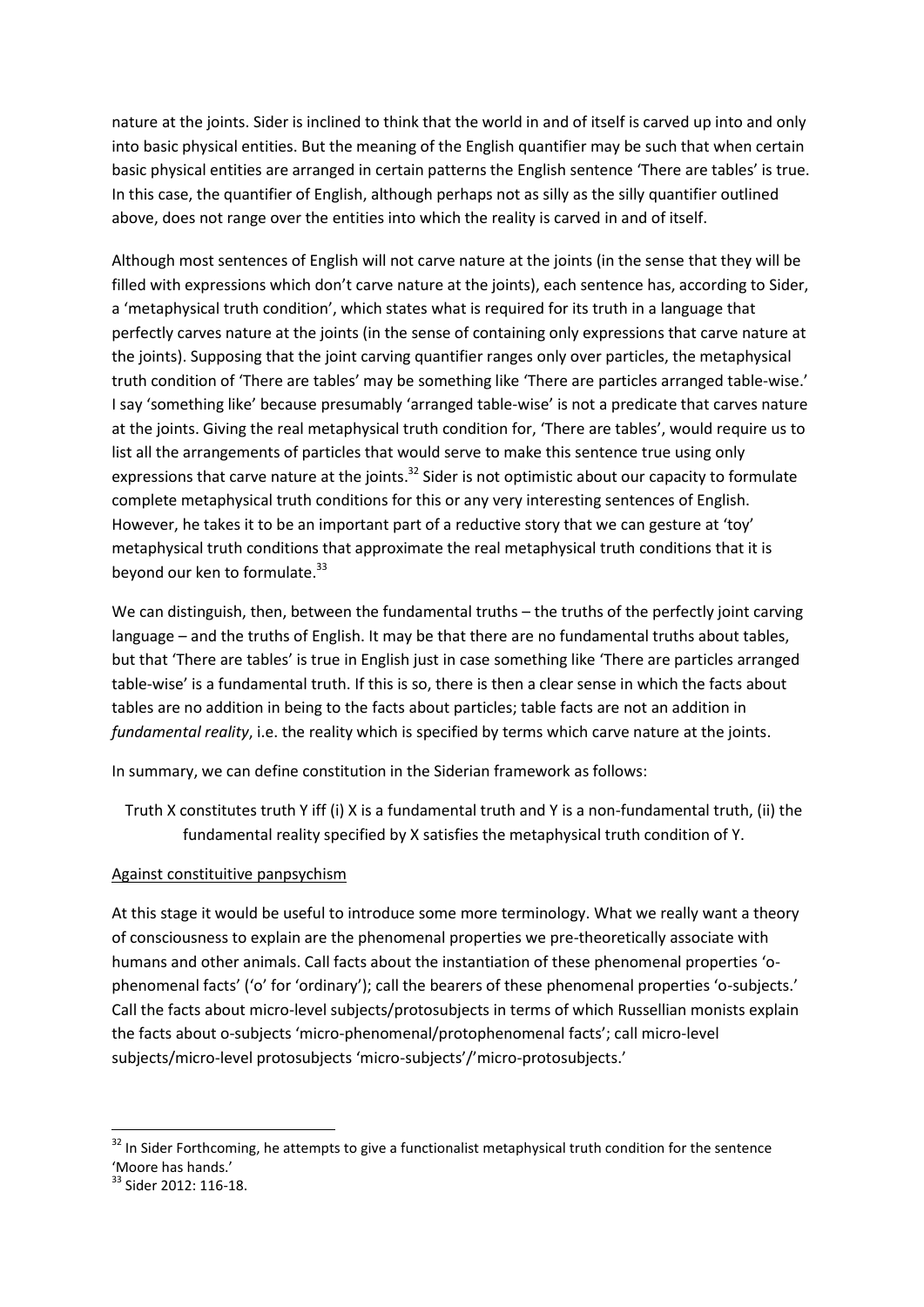Making sense of protophenomenal versions of constitutive Russellian monism in Sider's framework seems, on the face of it, to be quite straightforward. The constitutive panprotopsychist will say that protophenomenal predicates, but not phenomenal predicates, carve nature at the joints. Reality as it is in and of itself is carved up into particles with protophenomenal properties, but not into subjects of experience. Sentences quantifying over subjects of experience have metaphysical truth conditions that involve quantification over fundamental particles and predication over protophenomenal properties. If all this works out, there would then be a clear sense in which the o-phenomenal facts are no addition in being to the protophenomenal facts.

Interestingly, it seems that panpsychist versions of constitutive Russellian monism cannot be coherently specified using Sider's framework. The problem is that the kind term 'subject of experience' is either a joint carving expression or it is not. The fundamental truths, for the constitutive panpsychist, concern micro-level subjects of experience. All the expressions in a fundamental truth are joint carving, and hence the kind term 'subject of experience', as it appears in fundamental micro-phenomenal truths, must be joint carving. But if the kind term 'subject of experience' as it appears in certain micro-phenomenal truths is joint carving, then the kind term 'subject of experience' must also be joint carving as it appears in truths concerning o-subjects of experience, such as you and I. This follows from the sub-propositional focus of Sider's framework. Whether or not a certain expression is joint carving is not dependent on whether the truth it is contained in is a fundamental truth; rather whether or not a given truth is fundamental depends on whether or not it is formed from joint carving expressions.

We can put the argument as follows:

- 1. If panpsychism is true, then at least some tokens of the kind term 'subject of experience' are joint carving (i.e. those used to specify the fundamental micro-phenomenal truths).
- 2. If some tokens of the kind term 'subject of experience' are joint carving, then all tokens of the kind term 'subject of experience' are joint carving, including those contained in ophenomenal truths.
- 3. If tokens of the kind term 'subject of experience' that are contained in o-phenomenal truths are joint carving, then macro-level subjects of experience are fundamental entities, i.e. entities which are quantified over in fundamental truths.
- 4. Therefore, if panpsychism is true, macro-level subjects of experience are fundamental entities.

In Sider's framework, panpsychism entails that o-subjects and micro-subjects are fundamental entities. It is, therefore, inconsistent with constitutive Russellian monism: if o-subjects are fundamental entities in their own right, then they cannot be constituted by micro-level goings on.

A bundle theorist constitutive panpsychist might respond by denying that the kind term 'subject of experience' is used in characterising the fundamental micro-phenomenal truths, claiming that the fundamental micro-phenomenal truths involve bundles of micro-phenomenal properties. However, when considering such a view, we could simply swap the property kind term 'subject of experience' in the above argument for the property kind term 'phenomenal property'. We would then reach the conclusion that o-phenomenal properties are fundamental entities, and again end up with fundamental entities involved in o-phenomenal facts. Given that such entities are fundamental, they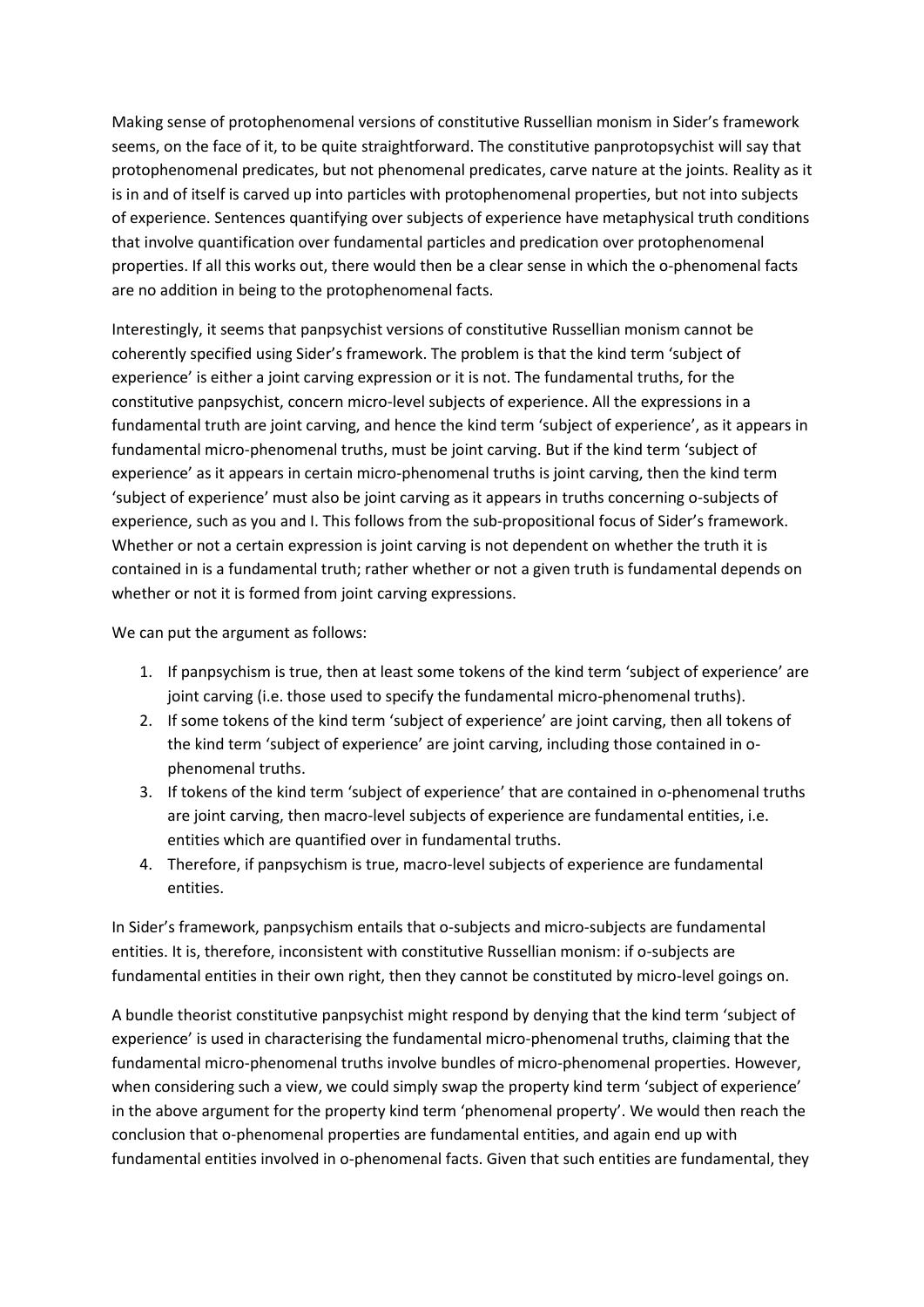cannot be constituted by micro-level goings on, which is inconsistent with constitutive Russellian monism.<sup>34</sup>

The constitutive panpsychist might try to claim that the joint carving expressions are not the determinables 'subject of experience' or 'phenomenal property', but terms denoting the specific determinate states of consciousness possessed by micro-subjects, states of consciousness which osubjects do not possess. However, the panpsychist can only articulate what she takes the fundamental truths to using phenomenal concepts that we already have, and those concepts are drawn from our understanding of o-phenomenology. To say that particles have some weird and whacky properties that we don't have a grip on is not to commit to panpsychism. The pansychist's view of the fundamental truths is that they involve 'consciousness', that there is 'something that it is like' to be a fundamental particle. And these expressions which she takes to be involved in articulating the fundamental truths also apply to us. Once we allow that at least some of our ordinary expressions pertaining to consciousness are joint carving, it is hard to see how we could avoid there being at least some fundamental o-phenomenal truths.

I have been assuming that the panpsychist thinks truths about consciousness are amongst the fundamental truths. There could be a strange view according to which consciousness is ubiquitous at the micro-level, but there are no fundamental truths about consciousness. For example, it might be the case that the English sentence 'Particles are conscious' is true, but that this truth has a metaphysical truth condition which does not involve phenomenal predicates. I think this kind of view is best seen as an odd kind of panprotopsychism (or perhaps even type-B physicalism). In metaphysics we are ultimately interested in fundamental truth, and so a view that doesn't take fundamental truths to involve consciousness isn't appropriately classed as a form of panpsychism. In any case, the substantive point is that we have ruled out the following option: being metaphysically serious about micro-consciousness whilst being metaphysically lightweight about o-consciousness. Either 'consciousness' carves nature at the joints or it doesn't; if there are fundamental microphenomenal truths then there are fundamental o-phenomenal truths.

Of course constitutive panpsychists might try to find some framework other than Sider's for making sense of their view, and so I cannot conclusively rule out panpsychist forms of constitutive Russellian monism. <sup>35</sup> But to my mind what this has brought out is that you're either metaphysically serious about consciousness or you're not. It doesn't really make sense to be metaphysically serious about some subjects (at the micro-level) and metaphysically lightweight about other subjects (o-subjects). Panpsychism entails that o-subjects are fundamental.

#### Against all forms of constitutive Russellian monism

 $\overline{a}$ 

In the last section I argued that panpsychism is an essentially layered view of reality, and hence that we cannot make sense of panpsychist forms of constitutive Russellian monism. One might think that this gives the advantage to panprotopsychism over panpsychism. However, I will now try to show that, at least when explicated in the Siderian framework, all forms of constitutive Russellian monism

<sup>&</sup>lt;sup>34</sup> The panpsychist may be a nominalist, refusing to quantify over properties but taking phenomenal predicates to carve nature at the joints. Such a view would face essentially the same problem of ending up with fundamental o-phenomenal truths.

<sup>&</sup>lt;sup>35</sup> Fine 2001 offers a propositional rather than a sub-propositional account of metaphysically heavyweight facts. Sider argues for the superiority of his sub-propositional account in his 2012: 8.3.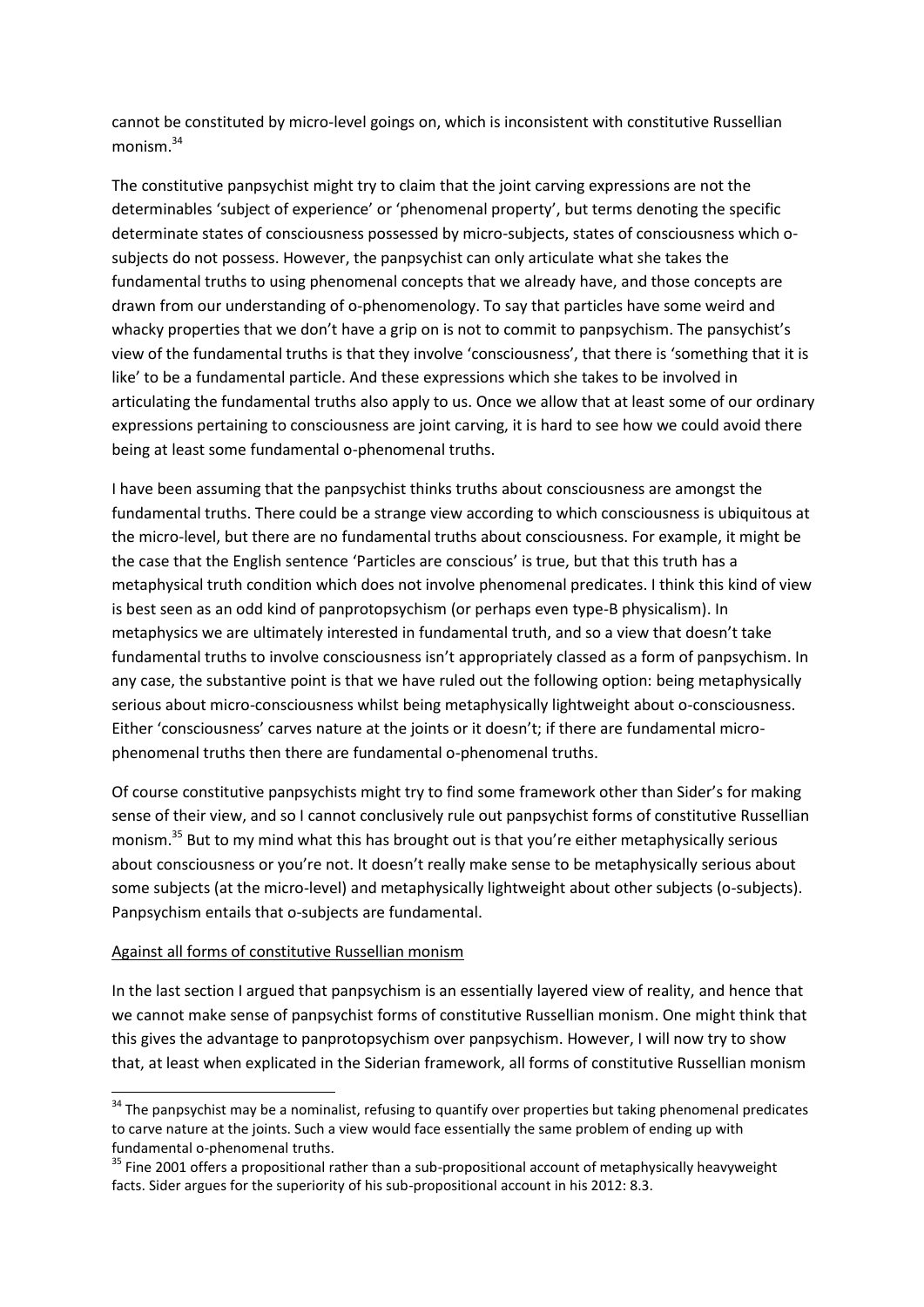are deeply implausible, and perhaps incoherent. (In what follows I will equate 'constitutive Russellian monism' with constitutive Russellian monism explicated in Sider's framework.)

If constitutive Russellian monism is true, then truths concerning o-subjects, for example, 'There is something that feels pain', have metaphysical truth conditions that quantify over particles, either non-conscious particles, or particles with very different phenomenal properties to those expressed by the predicates of the original English sentence. As I said above, Sider thinks that it would be unreasonable to expect us to be able to give a precise statement of the metaphysical truth condition of any interesting ordinary language sentence, but that it is important for a reductive view of X to be able to gesture at a rough 'toy' approximation of the metaphysical truth conditions of truths about X. We can't state the complete disjunction of particle arrangements necessary for the truth of 'There are tables', but we have a (very) rough idea about what facts about particles must obtain in order for that sentence to be true.

Sider is surely right about this. In order for it to be plausible that there is a metaphysical truth condition of 'Bill is in pain' concerning a large number of particles, we must be able to gesture at it. The only way I can see that such a gesture might be given is by offering some kind of deflationary analysis of consciousness, i.e. analytic functionalism, analytic behaviourism, or analytic informationtheoretic representationalism. Suppose we accept David Lewis's view that for something to be in pain is for it to have an inner state that plays a certain causal role meditating between bodily damage and avoidance behaviour. We would then have a rough idea of how particles must be arranged for 'Bill is in pain' to be true, akin to the rough idea we have of how particles must be arranged for 'There is a table' to be true.

However, Russellian monists reject such deflationary analyses of phenomenal truths. On a deflationary analysis of phenomenal truths, they are a priori entailed by the complete physicSal truth, whilst it is part of Russellian monism as I have defined it that o-phenomenal truths are not entailed by the complete physicSal truth. And this is not an idiosyncratic feature of my definition: Russellian monism is an attempt to find a place for the phenomenon of consciousness on a nondeflationary understanding of that phenomenon.

What is required of reality as it is in and of itself for there to be something in pain? In the absence of a deflationary analysis, it's hard to see what metaphysical truth condition we can give for this sentence other than one that is structurally isomorphic with the original English sentence, i.e. one that employs the same predicates and quantifies over the same entities. And if the metaphysical truth condition of 'There is something that feels pain' is just 'There is something that feels pain', then 'There is something that feels pain' is a fundamental truth and subjects that feel pain are fundamental entities.

(This needs to be qualified slightly. Obviously some phenomenal predicates will not carve nature at the joints, e.g. grue-like phenomenal predicates. In what follows I will take phenomenal truths to be truths that involve only quantification and non-disjunctive/conjunctive predicates expressing direct phenomenal concepts, i.e. concepts which are formed wholly on the basis of attending to a phenomenal quality in introspection.) $36$ 

**<sup>.</sup>** <sup>36</sup> The notion of a direct phenomenal concept comes from Chalmers 2003.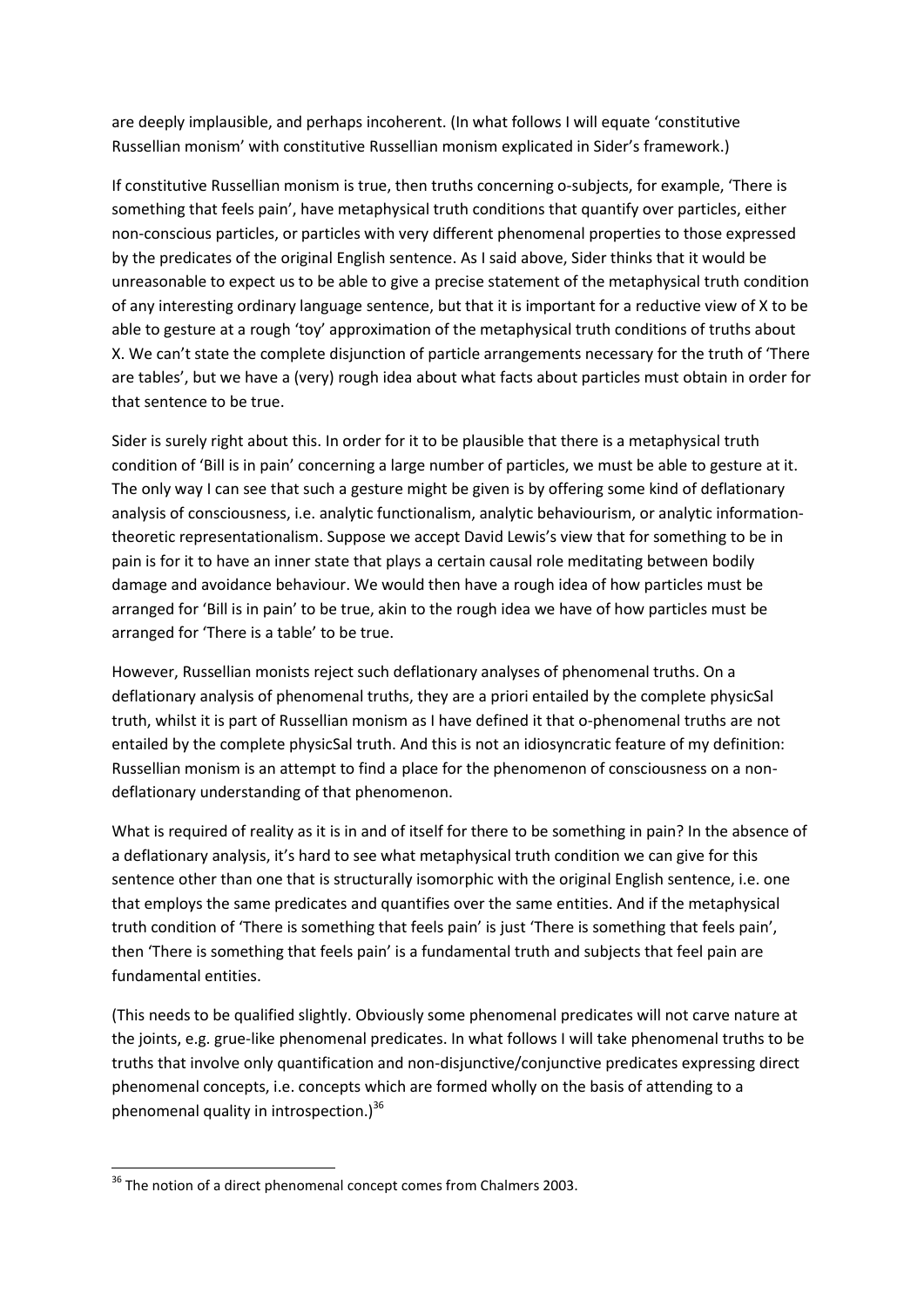I think the type-B physicalist would have a good response to this concern. Most type-B physicalists defend a semantic externalist account of phenomenal concepts, whereby the extension of the concept is fixed by facts outside of what is a priori accessible, such as causal or teleological facts. As a consequence, in contrast to, say, the concept water, phenomenal concepts lack descriptive content. Many type-B physicalists appeal to this difference to explain why there is an explanatory gap between the physical and the phenomenal facts that is lacking between the physical facts and the facts about water. It is plausible that the concept water connotes the description 'the colourless, odourless, stuff in oceans and lakes,' and that if we know enough about the physical facts we can know that H<sub>2</sub>O satisfies that description. In contrast, the concept pain lacks any such associated description, which is why we can't move a priori from knowing that someone's c-fibres are firing to knowing that they are in pain. $37$ 

The type-B physicalist might make a similar response to a Siderian demand to know the metaphysical truth conditions of phenomenal sentences:

> The concepts water and table refer by description, which is why the metaphysical truth conditions of truths about water and tables are a priori accessible (which is not to say the complete metaphysical truth condition is easy to access, but a toy approximation of it is easily accessible). But the extension of phenomenal concepts is determined by facts which are not a priori accessible, perhaps causal or teleological facts, and hence the metaphysical truth conditions of phenomenal truths will not be a priori accessible. The metaphysical truth condition of 'There is something that feels pain', is 'There is something with particles arranged c-fibre firing-wise', but because the metaphysical truth condition is determined by facts outside of what is a priori accessible, armchair reflection will never reveal this.

This response could be seen to constitute a kind of 'phenomenal concept strategy' response to the apparent absence of reductive metaphysical truth conditions for phenomenal truths.<sup>38</sup>

However, if the metaphysical truth conditions of o-phenomenal truths are not a priori accessible (because phenomenal concepts are opaque), then the necessitation of phenomenal truths by physical truths (if such a thing there be) will be robustly a posteriori. If it is not a priori what is fundamentally required for 'There is something that feels pain' to be true, then there can be no a priori connection between the fundamental facts and the truth of 'There is something that feels pain.' But constitutive Russellian monism is defined such that there is an a priori entailment between the fundamental truths and the o-phenomenal truths (at least if we assume, as I will, that the constitutive Russellian monist takes the fundamental truths to be given by a transparent rendering of a complete physicSal description of reality).

Let's bring everything together. The definition of Russellian monism has a negative component – there is no a priori entailment from the complete physicSal description of reality to the ophenomenal facts – and a positive component – there is an a priori entailment from a transparent

 $37$  See Papineau 1998 for z clear expression of this kind of view.

<sup>&</sup>lt;sup>38</sup> The term 'phenomenal concept strategy' comes from Stoljar 2005.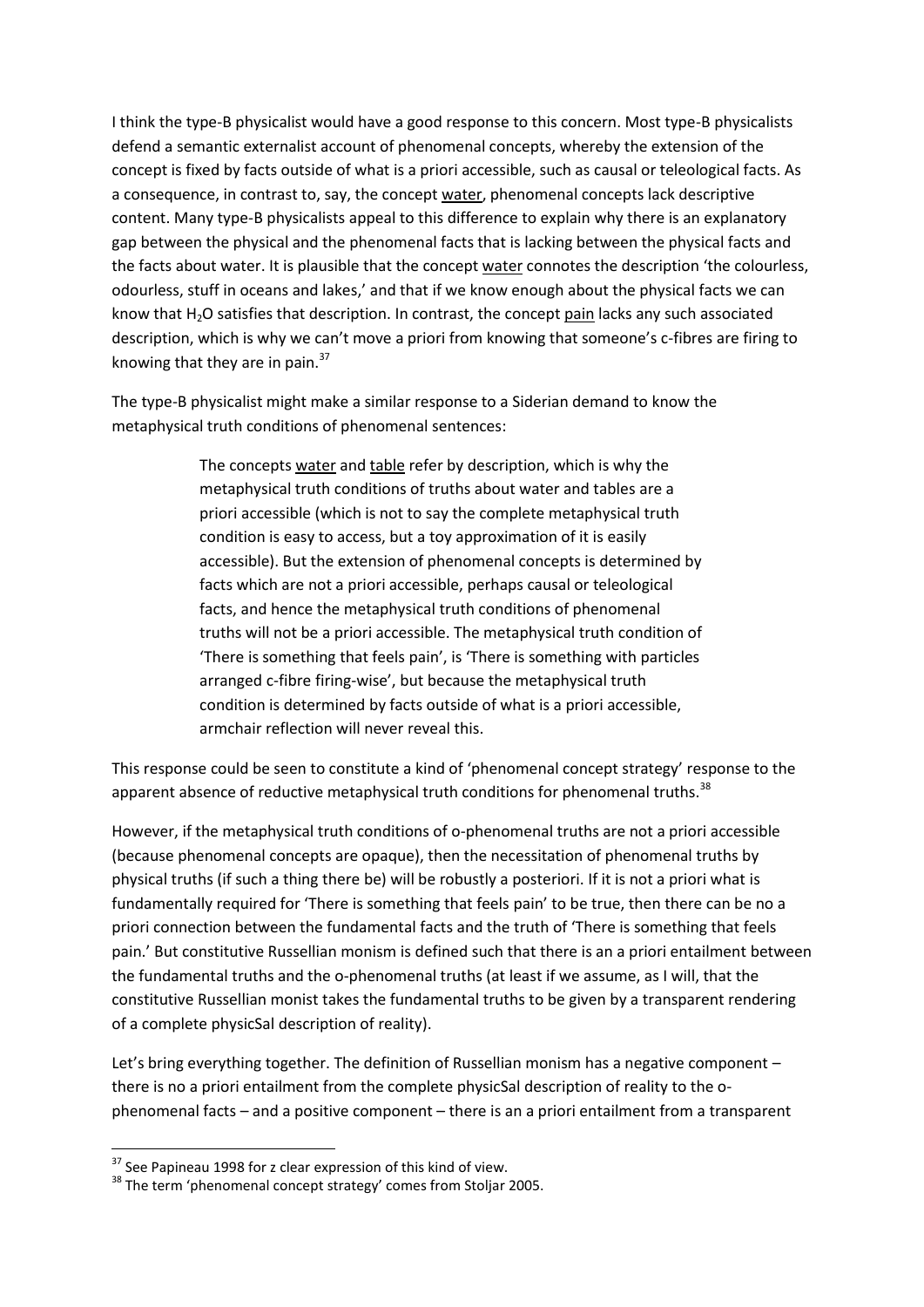rendering of the complete physicSal description of reality to the o-phenomenal facts. The negative component of the definition supports the following premise: if the metaphysical truth conditions of phenomenal truths are a priori accessible then each phenomenal truth is structurally isomorphic with its metaphysical truth condition (The reason the negative component supports this premise is that only if we accept deflationary analyses is it plausible to suppose that a phenomenal truth has an a priori accessible metaphysical truth condition with which it is not structurally isomorphic, and the negative component rules out deflationary analyses). The positive component of the definition supports the following premise: the metaphysical truth conditions of phenomenal truths are a priori accessible.

We can present, then, the following argument against all forms of constitutive Russellian monism:

- 1. If constitutive Russellian monism is true, then there is no a priori entailment between the complete physicSal description of reality and the o-phenomenal truths, but there is an a priori entailment between the fundamental truths (i.e. a transparent rendering of the complete physicSal description of reality) and the o-phenomenal truths.
- 2. If there is no a priori entailment between the complete physicSal description of reality and the o-phenomenal truths, then either the metaphysical truth conditions of phenomenal truths are not a priori accessible, or each o-phenomenal truth is structurally isomorphic with its metaphysical truth condition and hence o-phenomenal truths are fundamental truths.
- 3. If there is an a priori entailment between the fundamental truths and the o-phenomenal truths, then the metaphysical truths conditions of o-phenomenal truths are a priori accessible.
- 4. Therefore, if constitutive Russellian monism is true, then o-phenomenal truths are fundamental truths.
- 5. If constitutive Russellian monism is true, then it is not the case that o-phenomenal truths are fundamental truths.
- 6. Therefore, constitutive Russellian monism is false.

For those who prefer symbols:

P=the complete physicSal description of reality

TP=a transparent rendering of the complete physicSal description reality

Q=an arbitrary o-phenomenal truth

- 1. Constitutive Russellian monism -> (P->Q is not a priori) & (TP->Q is a priori).
- 2. (P ->Q is not a priori) -> ( $\sim$  The metaphysical truth condition of Q is a priori) v (Q is a fundamental truth))
- 3. (TP ->Q is a priori) -> The metaphysical truth condition of Q is a priori.
- 4. Therefore: constitutive Russellian monism -> Q is fundamental truth.
- 5. Constitutive Russellian monism  $\rightarrow$   $\sim$  (Q is a fundamental truth)
- 6. Therefore: constitutive Russellian monism is false.

Of course this argument depends on explicating constitutive Russellian monism in Sider's framework. However, the onus is on the proponent of constitutive Russellian monism to offer an account of constitution which avoids these concerns.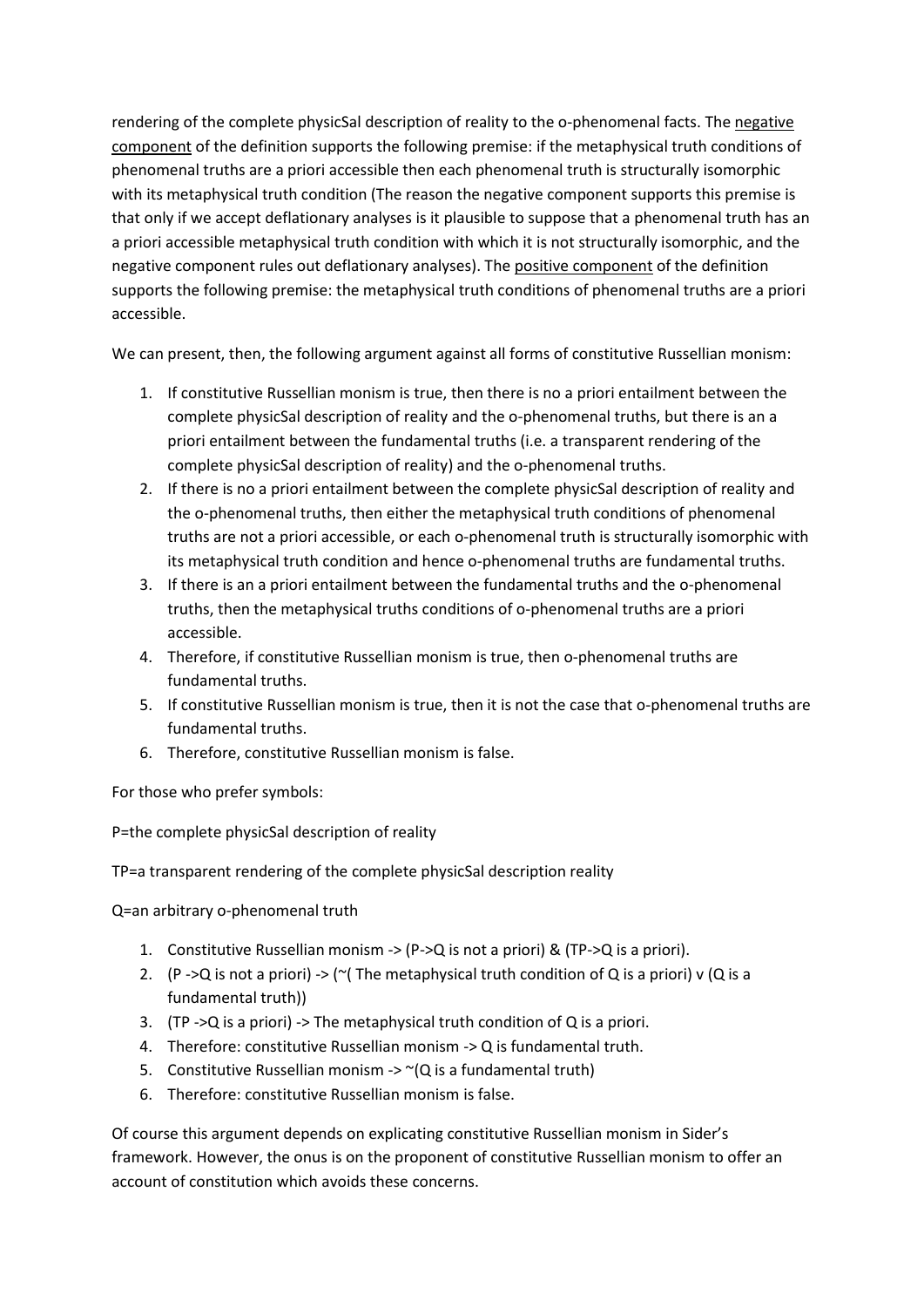#### The intuitive moral of the story

What I have offered above is a fairly complex argument, employing a fairly complex metametaphysical framework. But I take this to be an attempt to rigorously explicate a fairly intuitive thought. If you want to make sense of facts about o-consciousness being constituted of facts not involving o-consciousness, then you have to offer hope that there is some kind of *reductive analysis* of o-consciousness: some way of understanding the o-phenomenal facts in more fundamental terms.<sup>39</sup> You might go the way of the type-A physicalists and give a deflationary analysis of phenomenal truths. Or you might go the way of the type-B physicalists and hold that we have no a priori access to the nature of consciousness, which opens us up to the possibility of discovering empirically that the real nature of consciousness can be grasped in non-experiential terms. The Russellian monist rejects both of these options, and thus is left with no alternative but to take o-phenomenal truths to be fundamental.

Couldn't the constitutive Russellian monist claim that we know *something but not everything* about the nature of phenomenal truths? This is the response one often hears from Russellian monists in conversation, and has been suggested in print by Galen Strawson<sup>40</sup> (in response to me<sup>41</sup>) and Derk Pereboom.<sup>42</sup> The problem is that we can now just shift the argument to focusing on *the bit of consciousness we have transparent access to*, and argue that that property must be fundamental, given that we have no way of understanding it in more fundamental terms.

In any case, constitutive Russellian monists often gesture towards the view that phenomenal concepts are *translucent*, revealing something but not everything of the states they denote, but have never as far as I'm aware worked out the details. Suppose I form a direct phenomenal concept of the phenomenal red in my experiential field right now. What is the aspect of phenomenal red which is transparently revealed in my conception? What is the aspect of phenomenal red which is opaquely denoted in my conception? (In the context of the above argument, the challenge will be to distinguish the bit of the metaphysical truth condition which is a priori accessible from the bit which is not). This is not a matter of telling us the nature of protophenomenal properties, many Russellian monists takes these to be permanently beyond our grasp; rather my request is for a detailed account of phenomenal *concepts* such that they turn out to be translucent.<sup>43</sup> If the constitutive Russellian monist wants to appeal to translucency she is obliged to fill in the details.

### **III – Intelligible emergentism**

Chalmers contrasts constitutive Russellian monism with *emergentist* Russellian monism: the view that o-experience arises from micro-(proto)experience in virtue of causation rather than constitution. Chalmers describes a kind of brute emergentism, according to which o-experience is strongly emergent from micro-(proto)experience, i.e. o-experience arises from micro-(proto)experience but

 $\overline{a}$ 

 $39$  I don't use the term 'reductive analysis' such that a reductive analysis is by definition a priori.

<sup>40</sup> Strawson 2006b.

 $41$  Goff 2006.

<sup>42</sup> Pereboom 2011: 114-5/this volume.

<sup>&</sup>lt;sup>43</sup> See Schroer 2010 for a very good physicalist attempt to make sense of phenomenal translucency. I expect the Russellian monist who wants to appeal to phenomenal transparency to give a similarly detailed account of how phenomenal concepts work such that they are translucent.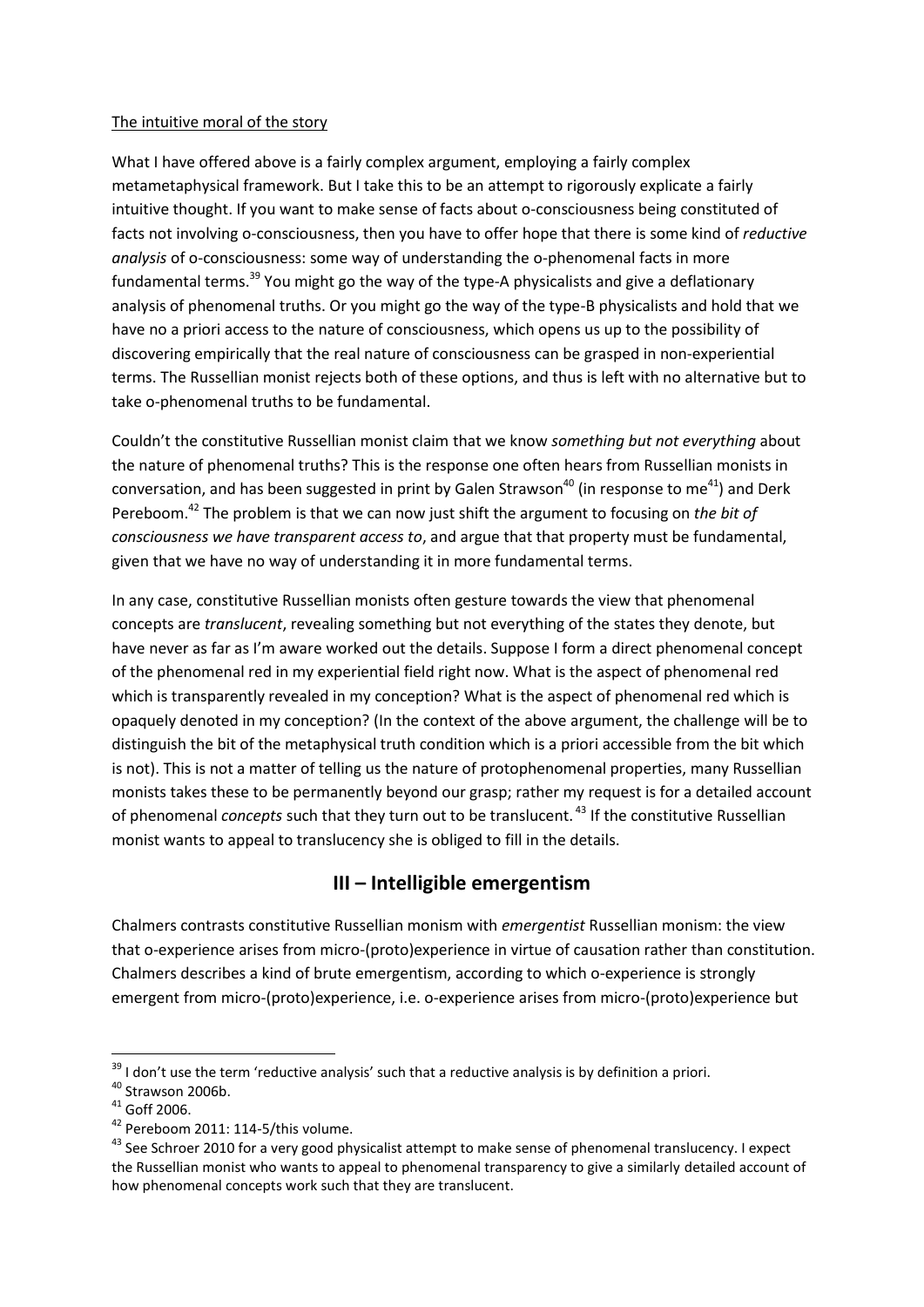without its emergence being predicable from knowledge of the micro-(proto)phenomenal facts alone:

> One sort of emergentist panpsychism might hold that there are contingent laws of nature that specify when certain microexperiences give rise to certain macroexperiences [Chalmers' word for 'oexperience']. Another might hold that there are laws of nature connecting microphenomenal properties and macrophysical properties to macrophenomenal properties, without there being any constitutive connection between microphenomenal and macrophenomenal.<sup>44</sup>

Thus, the view Chalmers uses as a contrast to constitutive Russellian monism is a kind of pan(proto)psychist version of British emergentism. <sup>45</sup> However, it is not clear that brute panprotopsychism is coherent, given that protophenomenal properties by definition a priori entail phenomenal properties.<sup>46</sup> If the relation between micro-protoexperience and o-experience is causal, then the causation must be intelligible rather than brute. Near the beginning of section II we considered divine creation and dispositional essentialism as examples of intelligible causation. Analogously, it could be that the o-phenomenal facts are intelligibly caused by the microprotophenomenal facts. Although not conceptually obligatory, we might think of the relationship between micro-phenomenal and o-phenomenal facts in the same way.<sup>47</sup>

Let us call the following position 'intelligible emergentism':

- (i) o-phenomenal facts are a priori entailed by micro- (proto)phenomenal facts,
- (ii) Both micro-(proto)phenomenal and o-phenomenal facts are fundamental, and hence the grounding relationship between these two kinds of fact is causal rather than constitutive.<sup>48</sup>

Combining intelligible emergentism and Russellian monism we get the following view:

> (iii) Intelligible emergentist Russellian Monism (i) There is no a priori entailment between the complete physicSal description of reality (i.e. the complete description of reality in the vocabulary of fundamental physics) and the phenomenal facts, but there is an a priori entailment between a transparent rendering of the complete physicSal description of reality and the o-phenomenal

<sup>&</sup>lt;sup>44</sup> Chalmers this volume: 7.

<sup>&</sup>lt;sup>45</sup> See Mill (1843), Brain (1870), Lewes (1875), Alexander (1920), Morgan (1923), Broad (1925). For a very good discussion of British emergentism, see McLaughlin 1992.

<sup>46</sup> Chalmers (this volume) also defines 'protophenomenal' such that protophenomenal properties a priori entail phenomenal properties.

 $47$  If we define Russellian monism, as I have done, as involving a priori entailment, then it is conceptually obligatory to think of a Russellian version of emergentist panpsychism as involving intelligible rather than brute causation.

<sup>&</sup>lt;sup>48</sup> I think of causal relationships as non-constitutive grounding relations, i.e. grounding relations between distinct and fundamental truths.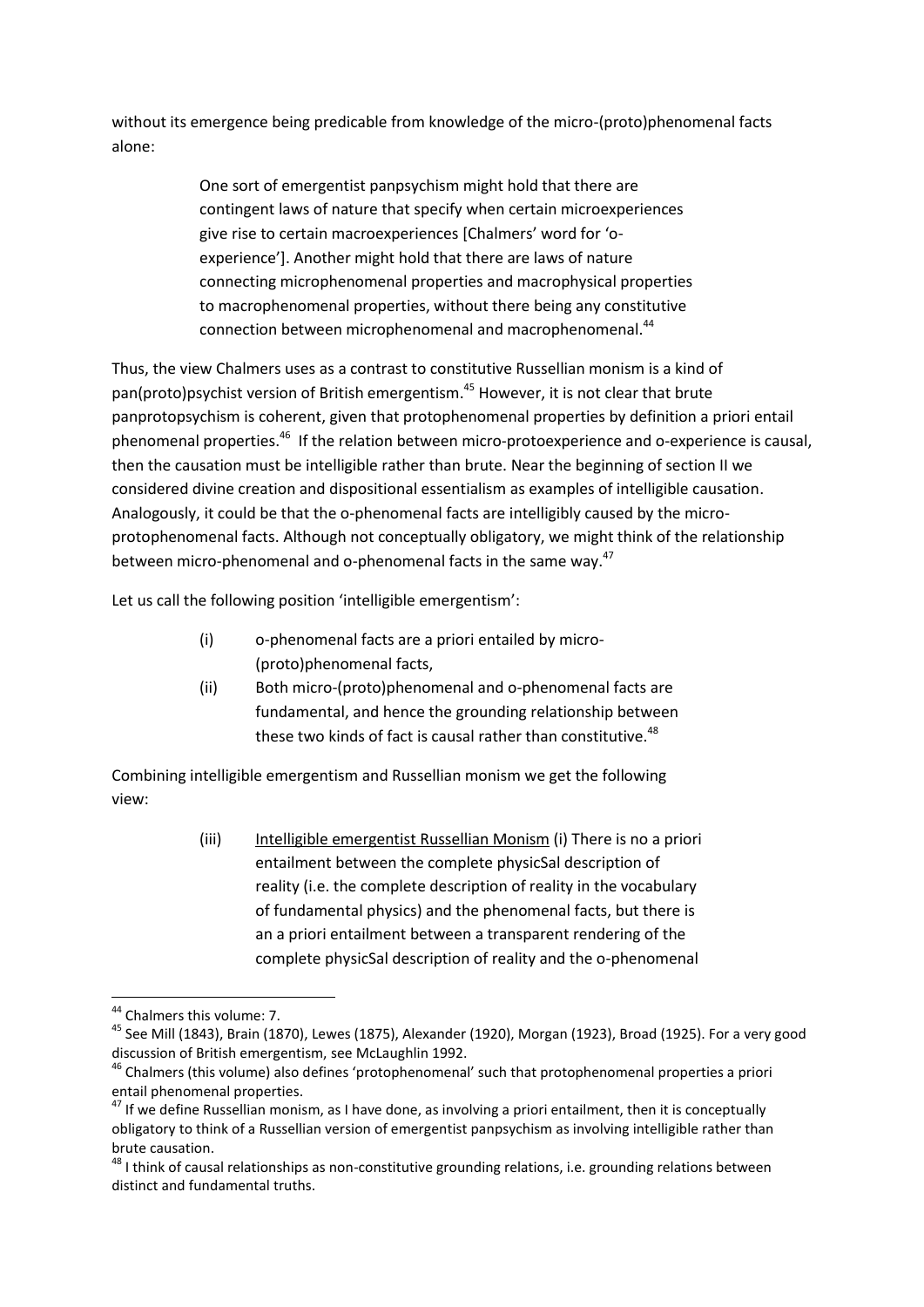facts, (ii) both micro-(proto)phenomenal and o-phenomenal facts are fundamental, and hence the grounding relationship between these two kinds of fact is causal rather than constitutive.

There are strong arguments associated with the 'combination problem' to the conclusion that there could be no a priori entailment from the micro-phenomenal to the o-phenomenal.<sup>49</sup> It seems on the face of it that we can conceive of micro-phenomenal facts obtaining in the absence of any ophenomenal facts, which is inconsistent with there being an a priori entailment from the former to the latter. I have defended elsewhere a solution to this difficulty involving the notion of *phenomenal bonding*. <sup>50</sup> If there is a solution to the combination problem, and we can make sense of an intelligible connection between micro-(proto)phenomenology and o-phenomenology, then intelligible emergentist Russellian monism provides an elegant place for o-consciousness in nature, much more elegant than standard emergentism with its reliance of brute laws.<sup>51</sup>

What about causal exclusion worries? Emergentist forms of Russellian monism do not seem adequately equipped to reconcile the causal efficacy of o-consciousness with *micro-*physical causal closure. However, they do have the resources to assuage exclusion concerns which come from a commitment to *macro-*physical causal closure. Suppose one thought that the event of c-fibres firing in my brain was sufficient cause for my screaming and running away after a knife had been stuck in me. <sup>52</sup> A non-Russellian property dualist might worry that this crowds out the possibility that my feeling pain caused me to scream and run away, and may consequently resort to epiphenomenalism. A Russellian monist, however, avoids these concerns. Either c-fibres firing just is (in its real essential nature) my feeling of pain, or my feeling of pain constitutes c-fibres firing (in the latter case c-fibres firing is a purely dispositional property realised by my o-experience).

In this way, the emergentist Russellian monist takes the macro-physical to be nothing over and above the macro-phenomenal, and hence there is no worry about causal competition between mental and physical at the level of brains. This is a not insignificant advantage of the view. However, any emergentist takes o-experience to be something over and above micro goings on, both phenomenal and non-phenomenal. It must be conceded that if the micro-level is causally closed, this would seem to crowd out the causal efficacy of the macro-level.

How satisfactory intelligible emergentist Russellian monism is, then, may depend on the force of the arguments for micro-physical causal closure. I don't have space to pursue the matter in much detail here, but for my own part I remain unpersuaded that there is a strong argument for microphysical causal closure. Often causal closure of the physical is just assumed without argument. And where

<sup>&</sup>lt;sup>49</sup> Goff 2009, discussed in Chalmers this volume.

<sup>&</sup>lt;sup>50</sup> Goff Forthcoming b.

<sup>&</sup>lt;sup>51</sup> Goff Forthcoming b. The argument I present in this paper might be seen as a way of pressing a version of the combination problem against constitutive Russellian monism. Interpreted in this way, as a challenge to constitutive pan(proto)psychism, I take the combination problem to be insoluble. Interpreted as a challenge to the more general view that higher-level phenomenal facts can be intelligibly grounded in more basic (proto)phenomenal facts, I take the combination problem to be soluble. I talk about these two ways of understanding the combination problem in much more detail in Goff MS.

<sup>&</sup>lt;sup>52</sup> I have very much benefited from many discussions on this topic with Hedda Hassel, who provides a rich discussion of these issues in Hassel forthcoming.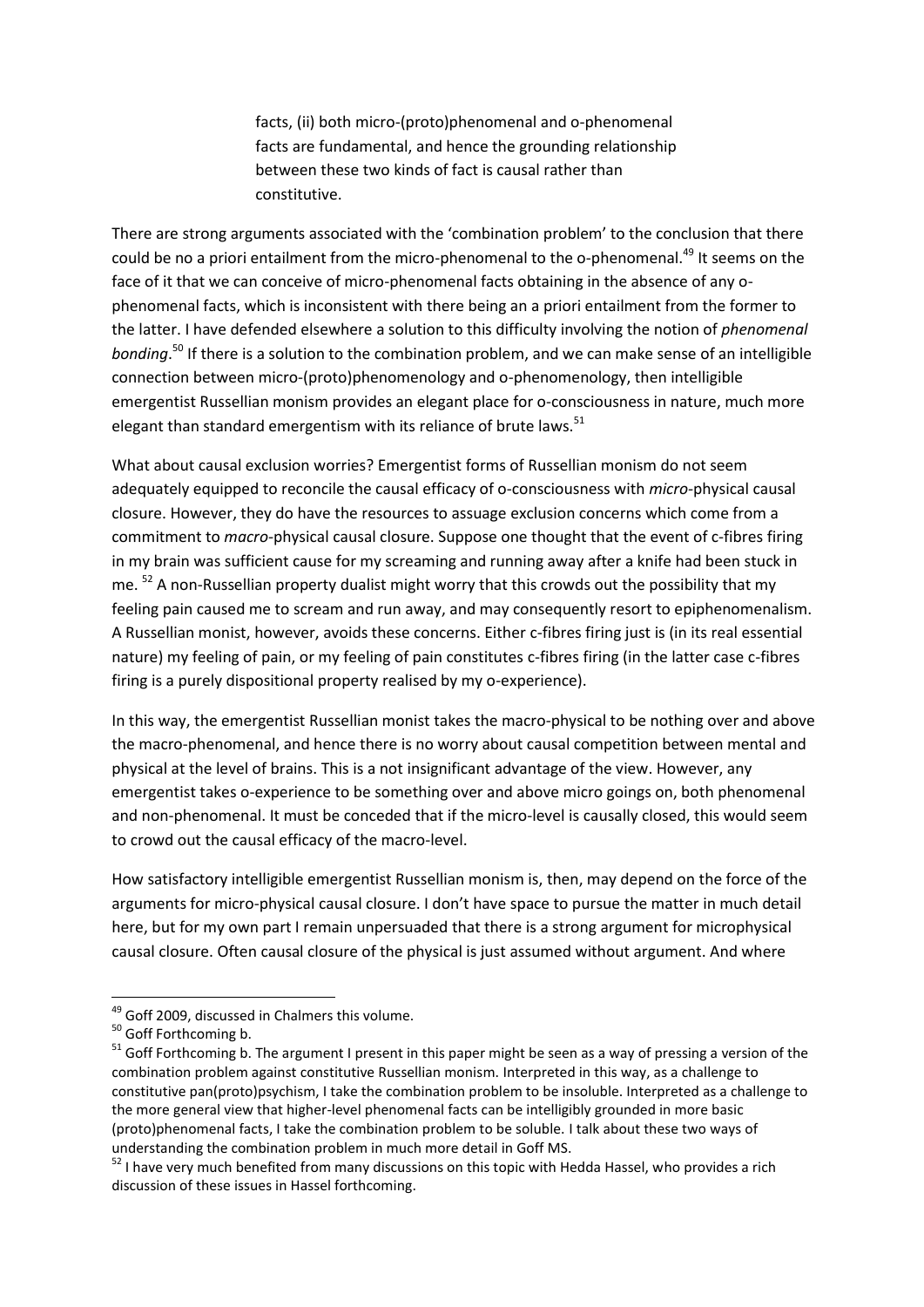there is an argument it is often unclear whether that argument supports *microphysical* causal closure, or the causal closure of the physical more generally construed, the latter view being consistent with an indispensable role for brain-level events.<sup>53</sup> Until the case for micro-physical causal closure is clarified, the status of intelligible emergentist Russellian monism will also remain unclear.

#### **Conclusion**

At this stage of enquiry, intelligible emergentist Russellian monism is a view we should take seriously. For those who accept the soundness of the knowledge argument or the conceivability arguments, neither pure nor impure physicalism can be true, as they are both inconsistent with the one natural phenomenon we know with certainty to exist: consciousness. Of course, there are a range of anti-physicalist alternatives. However, even as a layered view of the world, Russelian monism looks at present to be the most elegant way of finding a home for consciousness.<sup>54</sup>

#### **References**

Alter, T. & Nagasawa, Y. (2012) What is Russellian monism? *Journal of Consciousness Studies* 19: 9-10, 67-95.

Alexander, S. (1920) *Space, Time, and Deity*, 2 Volumes, London: Macmillan.

Armstrong, D. (1968) *A Materialist Theory of Mind*, London: Routledge and Kegan Paul.

Armstrong, D. (1983) *What is a Law of Nature?* Cambridge: Cambridge University Press.

Armstrong, D. (1997) *A World of States of Affairs*, Cambridge: Cambridge University Press.

Bain, A. (1870) *Logic*, Books II and III, London: Longmans, Green, Reader & Dyer.

Block, N. and R. Stalnaker (1999) Conceptual Analysis, Dualism and the Explanatory Gap, *Philosophical Review* 108/1: 1–46.

Broad, C. D. (1925) *The Mind and Its Place in Nature*, London: Routledge and Kegan Paul.

Chalmers, D. J. (1996) *The Conscious Mind: Towards a Fundamental Theory*, Oxford: Oxford University Press.

Chalmers, D. J. (2002) Consciousness and its Place in Nature, in *Philosophy of Mind: Classical and Contemporary Readings*, ed. D. J. Chalmers, Oxford, New York: Oxford University Press, 247-72.

 $53$  See the appendix of Papineau 2002 for an extended argument for the causal closure of the physical.

<sup>54</sup> I am very grateful for fantastic comments from Torin Alter, Luke Roefls, Hedda Hassel and David Chalmers. I gave early versions of this paper at the 'Towards a non-physicalist solution to the mystery of consciousness' workshop organised by Yujin Nagasawa and Max Velmans, and at the 'Metaphysics and Ontology of Phenomenal Qualities' conference, which was part of the 'Phenomenal Qualities' AHRC project. I very much benefitted from comments from participants at both events. I am also grateful for the precious research time afford to me by my post-doctoral position as part of the 'Phenomenal Qualities' project, and my post-doctoral position at the 'Centre for Consciousness' at the Australian National University.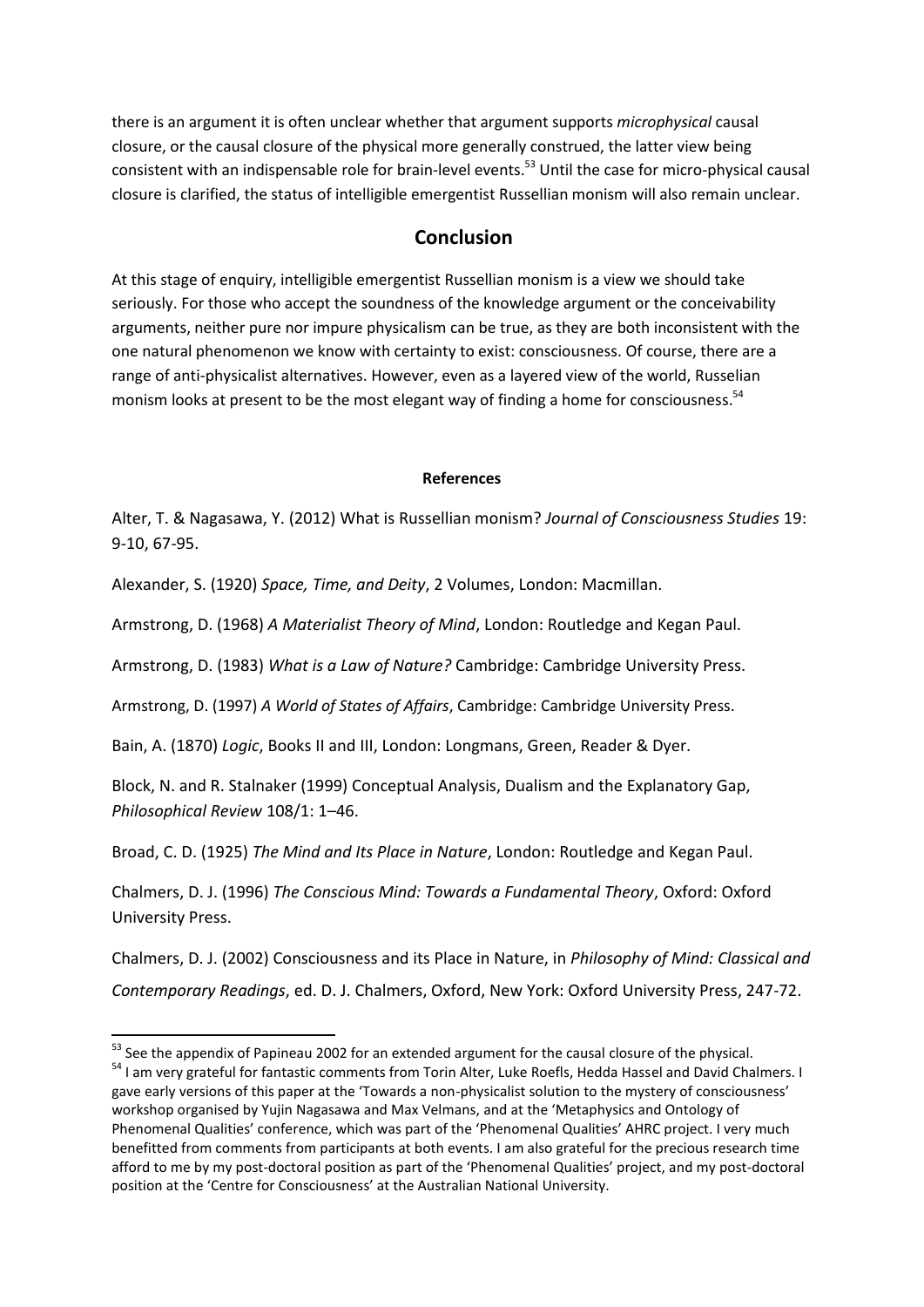Chalmers, D. J. (2003) The content and epistemology of phenomenal belief, in Q. Smith & A. Jokic (Eds.) *Consciousness: New Philosophical Perspectives*, Oxford University Press.

Chalmers, D. J. (this volume) 'Panpsychism and panprotopsychism.'

Dretske, F. (1995) Naturalizing the Mind, Cambridge, MA: MIT Press.

Eddington, A. (1928) *The Nature of the Physical World*, New York: Macmillan.

Feigl, H. (1967) *The ''mental'' and the ''physical': the Essay and a Postscript*, Minneapolis: University of Minnesota Press.

Fine, K. (2001) The question of realism, *Philosophers Imprint*, 1: 1-30.

Goff, P. (2006) 'Experiences don't sum,' *Journal of Consciousness Studies*, 13.

Goff, P. (2009) Why pansychism doesn't help explain consciousness, *Dialectica*, 63.

Goff, P. (2011) A posteriori physicalists get our phenomenal concepts wrong, Australasian Journal of Philosophy 89: 2, 191–209.

Goff, P. (Forthcoming a) 'Real acquaintance and the phenomenal concept strategy,' in S. Coates & S. Coleman (Eds.) *Phenomenal Qualities*, Oxford: Oxford University Press.

Goff, P. (Forthcoming b) The phenomenal bonding solution to the combination problem, in G. Bruntrup & L. Jaskolla (Eds.) *Panpsychism*, Oxford University Press.

Goff, P. (MS) *Consciousness and Fundamental Reality.*

Goff, P & Papineau, D. (2012) 'On physicalism,' *Philosophy TV*, <http://www.philostv.com/?s=papineau&submit.x=-1175&submit.y=-224&submit=Search>

Griffen, D. R. (1998) *Unsnarling the World-Knot: Consciousness, Freedom, and the Mind-body Problem*, Minneapolis: University of Minnesota Press

Harman, G. (1990) The Intrinsic Quality of Experience, *Philosophical Perspectives* 4: 31–52.

Hassel, H. Forthcoming. *Panpsychism and Causation: A New Argument and a Solution to the Combination Problem,* PhD thesis, University of Oslo.

Hill, C. (1997) Imaginability, Conceivability, Possibility and the Mind-Body Problem, *Philosophical Studies* 87:1, 61–85.

Hill, C. & B. McLaughlin (1999) There are Fewer Things in Reality than are Dreamt of in Chalmers's

Philosophy, *Philosophy and Phenomenological Research* 59:2, 445–54.

Horgan, T. (1993) From supervenience to superdupervenience: Meeting the demands of a material world, *Mind* 102, 555-86.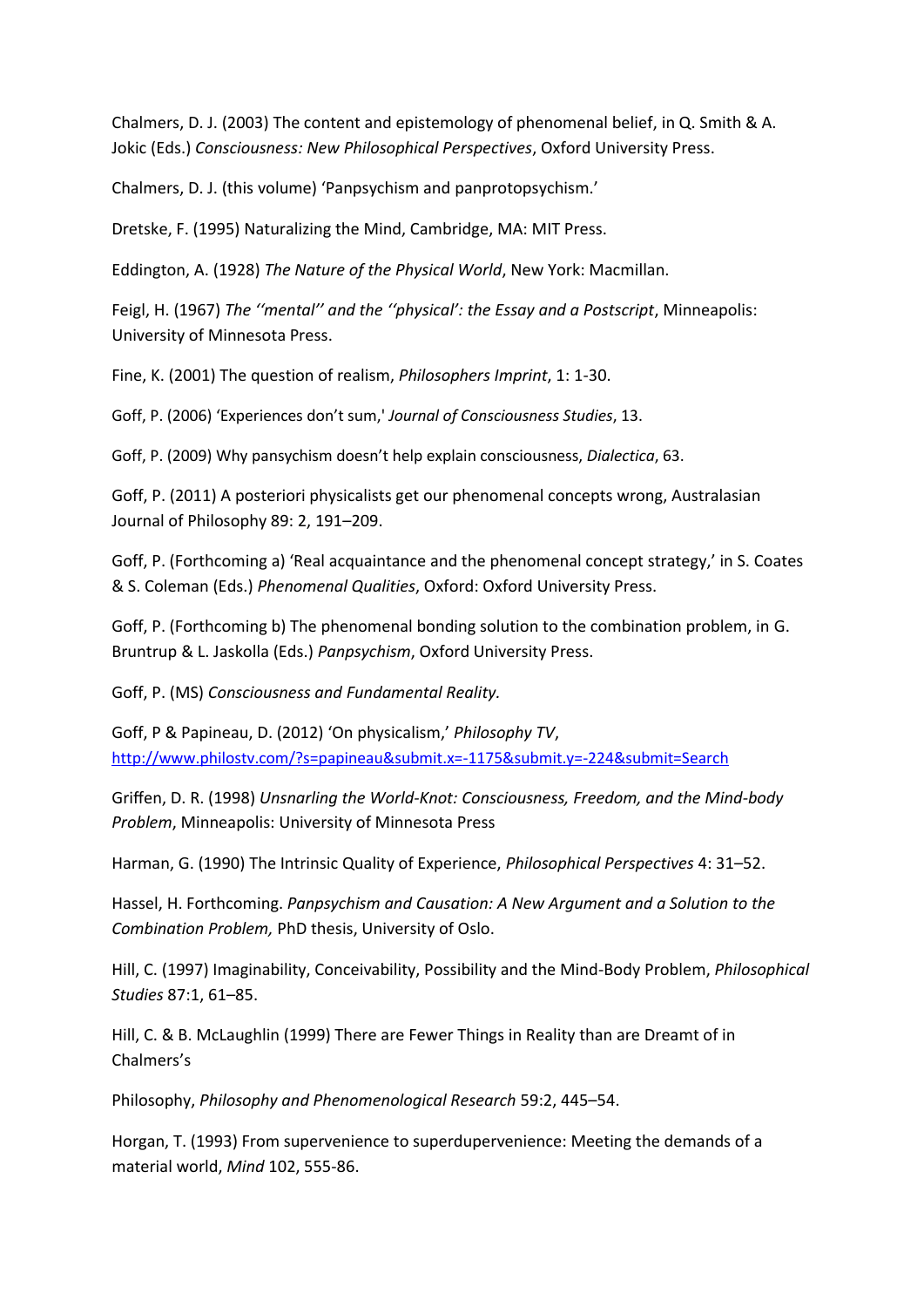Jackson, F. 1982. 'Epiphenomenal Qualia,' *Philosophical Quarterly* 32.

Jackson, F., 1986. 'What Mary Didn't Know,' *Journal of Philosophy* 83.

Levine, J. (1983) Materialism and Qualia: the Explanatory Gap,' *Pacific Philosophical Quarterly* 64: 9, 354–61.

Lewes, G. H. 1875: Problems of Life and Mind, Volume 2. London: Kegan Paul, Trench, Turbner, & Co.

Lewis, D. (1966) An Argument for the Identity Theory, *Journal of Philosophy* 63/1: 17–25.

Lewis, D. (1970) How to Define Theoretical Terms, *Journal of Philosophy* 67/13: 427–46.

Lewis, D. (1980) Mad Pain and Martian Pain, in N. Block (Ed.) *Readings in the Philosophy of Psychology, Vol. I*, (Ed.) N. Block, Harvard: Harvard University Press: 216–22.

Lewis, D. (1983) New work for a theory of universals, *Australasian Journal of Philosophy* 61, 343- 77.

Lewis, D. (1994) Reduction of Mind, in Companion to the Philosophy of Mind, in S. Guttenplan (Ed.), Oxford: Blackwell: 412–31.

Lewis, D. (2009) Ramseyan Humility, in D. Braddon-Mitchell & R. Nolan (Eds.) *Conceptual Analysis and Philosophical Naturalism*, Cambridge, MA: MIT Press.

Loar, B. (1990) Phenomenal States, in *Philosophical Perspectives* 4: 81–108.

Loar, B. (2003) Qualia, Properties, Modality, *Philosophical Issues* 13/1: 113–29.

Lockwood, M. (1989) *Mind, Brain and the Quantum*, Oxford: Oxford University Press.

Lycan, W. G. (1996) *Consciousness and Experience*, Cambridge, MA: MIT Press.

Maxwell, G. (1979) Rigid designators and mind-brain identity, in C. W. Savage (Ed.) *Perception and Cognition*, Minneapolis: University of Minnesota Press, 365–404.

McLaughlin, B. 1992: "The Rise and Fall of British Emergentism", in A. Beckermann, H. Flohr & J. Kim (Eds.) 1992: *Emergence or Reduction? Essays on the Prospects of Nonreductive Physicalism*, Berlin: Walter de Gruyter, 49-93.

McLaughlin, B. P. (2001) A defense of new wave materialism: A response to Horgan and Tienson, in Gillett and Loewer (2001).

Melnyk, A. (2003) *A Physicalist Manifesto*, Cambridge: Cambridge University Press.

Mill, J. S. (1843) *System of Logic*, London: Longmans, Green, Reader & Dyer. Eighth edition, 1872.

Morgan, C. L. (1923) *Emergent Evolution*, London: Williams & Norgate.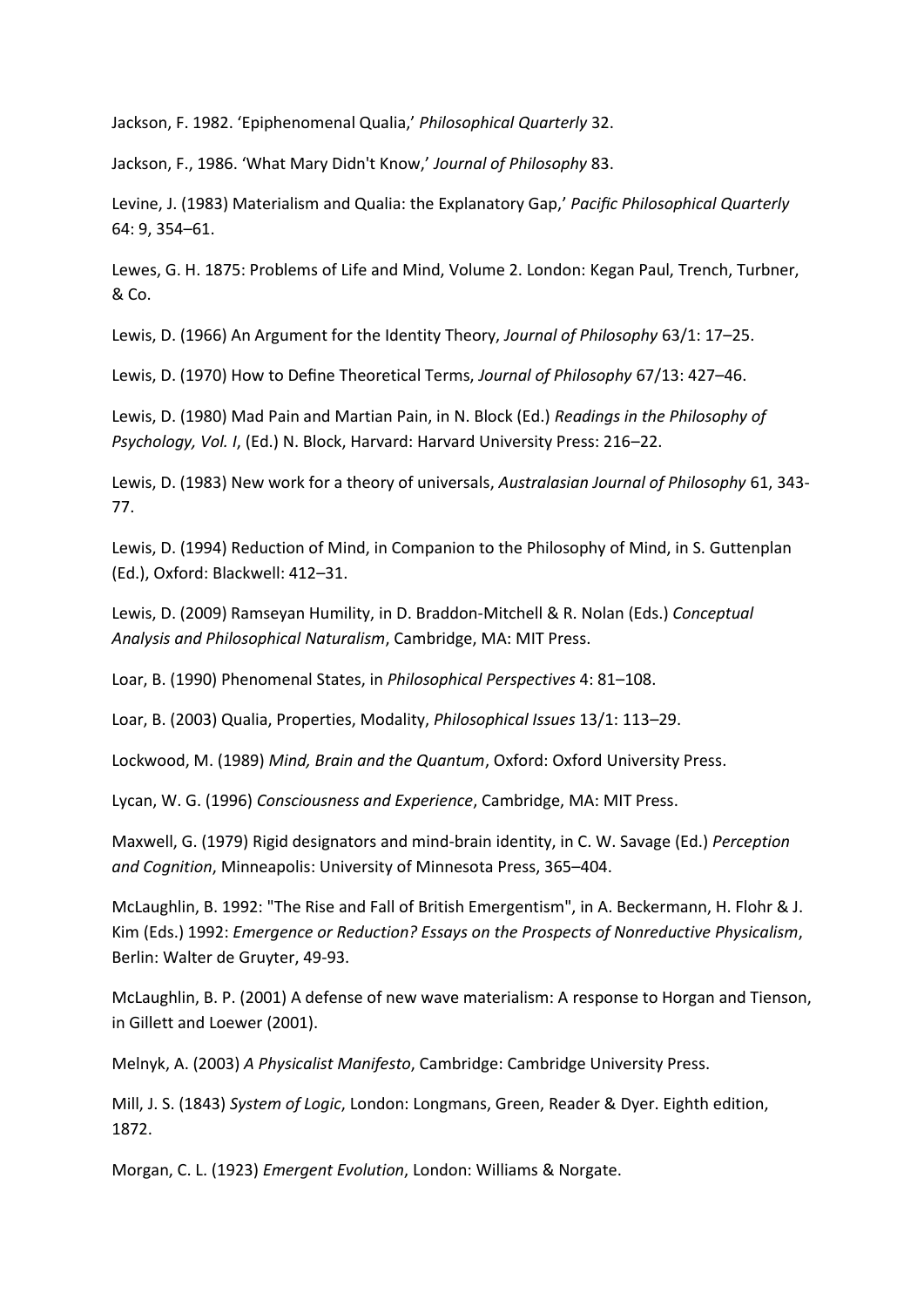Papineau, D. (1993) Physicalism, Consciousness, and the Antipathetic Fallacy, *Australasian Journal of Philosophy* 71:2, 169–83.

Pereboom, D. (2011) *Consciousness and the Prospects for Physicalism*, Oxford University Press.

Pereboom, D. (This volume) *Consciousness, Physicalism and Absolutely Intrinsic Properties.*

Papineau, D. (1998) Mind the gap, in J. Tomberlin (Ed.) *Philosophical Perspectives*.

Papineau, D. (2002) *Thinking about Consciousness*, Clarendon Press: Oxford.

Papineau, D. 2006. 'Comments on Galen Strawson,' *Journal of Consciousness Studies* 13.

Perry, J. (2001) *Knowledge, Possibility and Consciousness*, Cambridge, MA: MIT Press.

Rey, G. (1995) Towards a Projectivist Account of Conscious Experience, in T. Metzinger (Ed.) *Conscious Experience*, Paderborn: Ferdinand Schoningh, 123–42.

Russell, B. (1927) *The Analysis of Matter*, London: Kegan Paul.

Sider, T. (2009) 'Ontological realism,' in D. Chalmers, D. Manley & R. Wasserman (Eds.) *Metametaphysics*, Oxford: Oxford University Press, 384-42.

Sider, T. (2012) *Writing the Book of the World*, Oxford: Oxford University Press.

Sider, T. (Forthcoming) 'Reply to Schaffer: Metaphysics semantics and multiple realisability,' in 'Symposia on *Writing the Book of the World*,' *Analysis Reviews and Philosophy and Phenomenological Research*.

Stoljar, D. (2001) Two conceptions of the physical, *Philosophy and Phenomenological Research* 62: 2, 253–81.

Stoljar, D. (2005) Physicalism and the phenomenal concepts strategy, *Mind and Language*, 20: 5, 469-494.

Strawson, G. (1994) Mental Reality. Cambridge, Mass, London, England: MIT Press.

Strawson, G. (2003) Real materialism, in L. Anthony & N. Hornstein (Eds.) *Chomsky and his Critics*, Oxford: Blackwell: 48–88.

Strawson, G. (2006a) Realistic monism: Why physicalism entails panpsychism, in A. Freeman (Ed.) *Consciousness and its Place in Nature*, Exeter: Imprint Academic: 3–31.

Strawson, G. (2006b). 'Panpsychism? Reply to commentators and a celebration of Descartes,' A. Freeman (Ed.) Consciousness and its Place in Nature, Imprint Academic.

Tye, M. (1995) Ten Problems of Consciousness: A Representational Theory of the Phenomenal Mind,

Cambridge, MA: MIT Press.